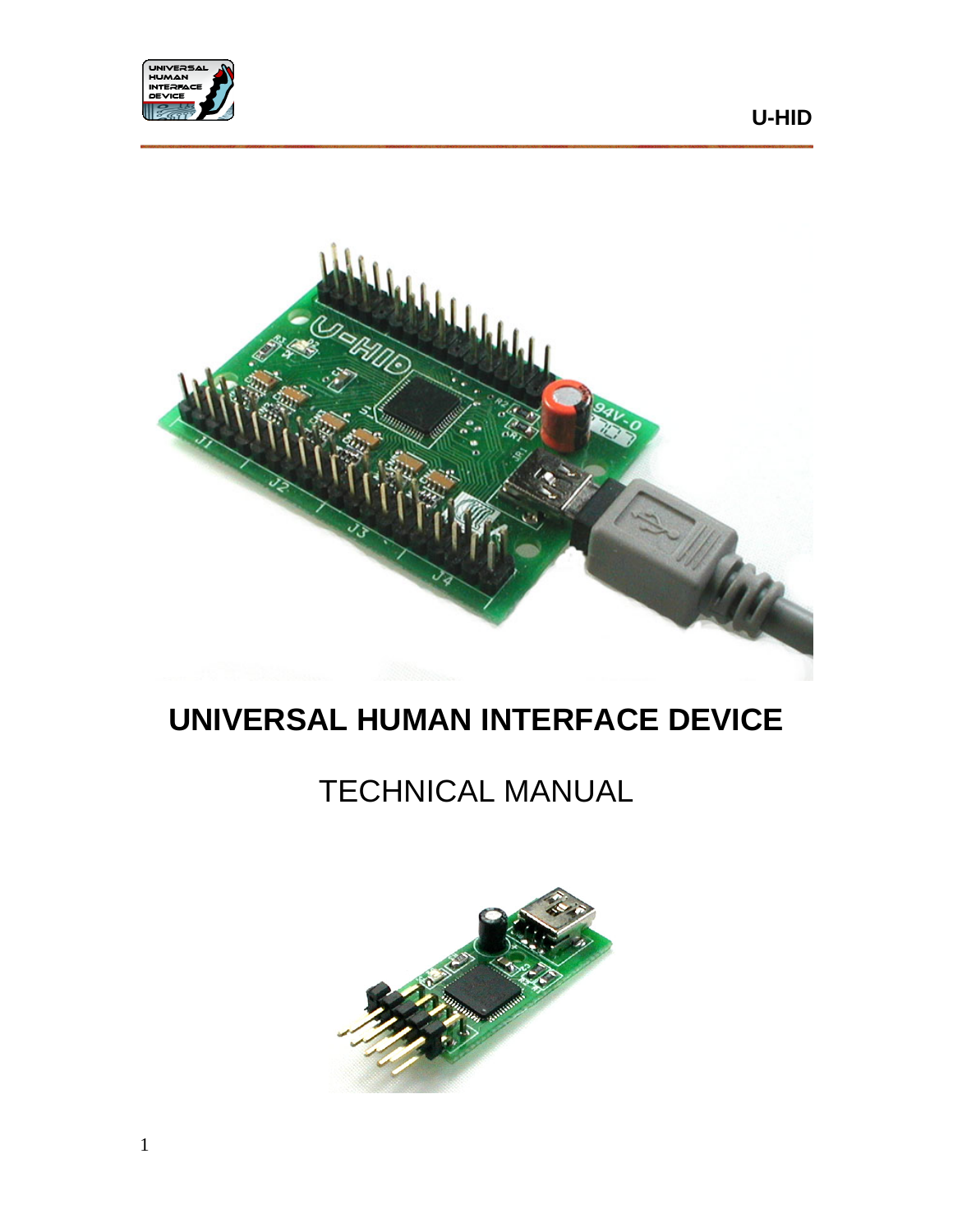

| Connecting Optical or Mechanical Encoders (Spinners, Trackballs etc) 12 |  |
|-------------------------------------------------------------------------|--|
|                                                                         |  |
|                                                                         |  |
|                                                                         |  |
|                                                                         |  |
|                                                                         |  |
|                                                                         |  |
|                                                                         |  |
|                                                                         |  |
|                                                                         |  |
|                                                                         |  |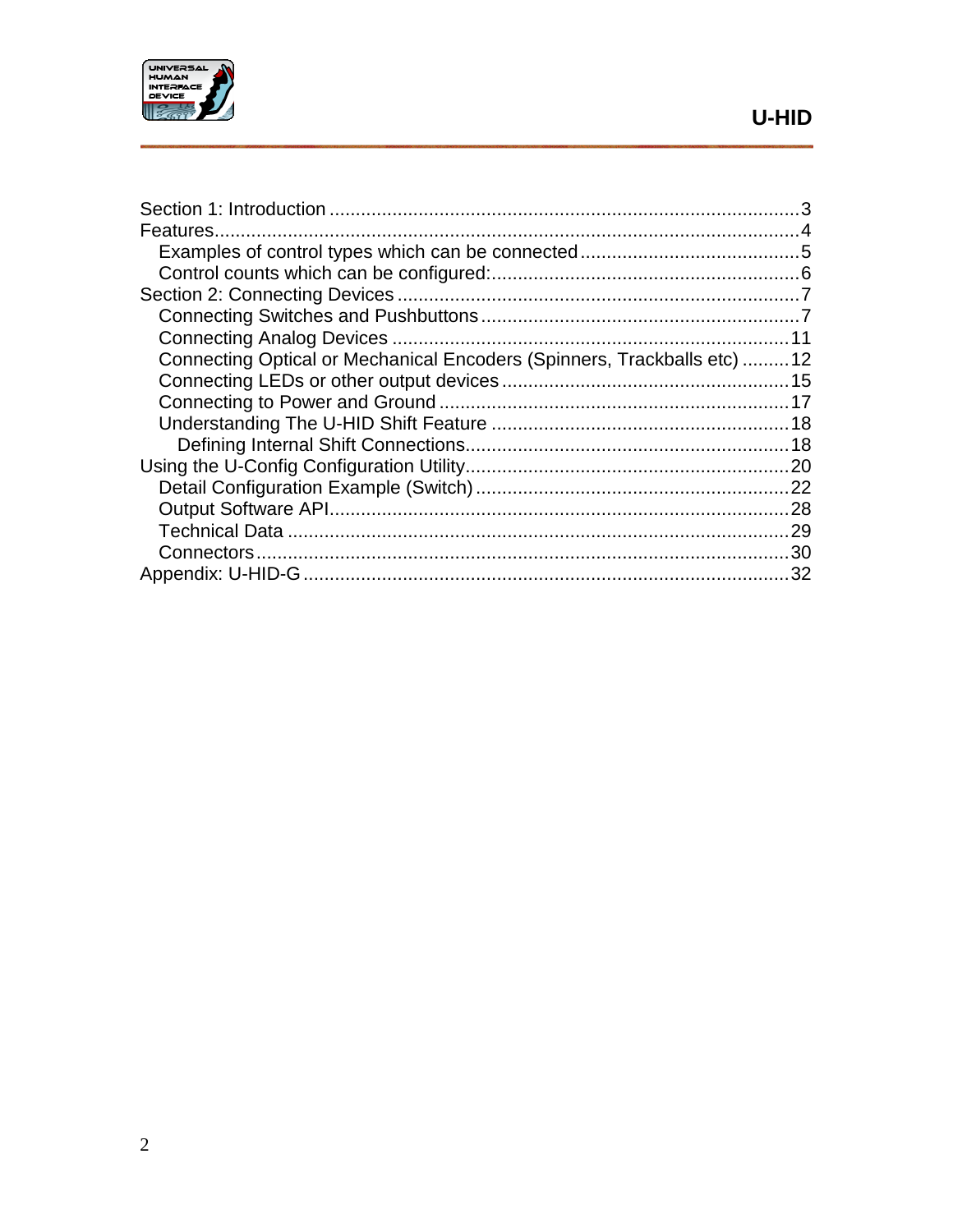



## <span id="page-2-0"></span>**Section 1: Introduction**

HID is a computing term for a class of devices called Human Interface Devices. These are certain types of PC peripherals, usually connected via USB. Windows and Mac OS support a number of "native" HID devices using in-built drivers. The U-HID board appears as the following HID devices on the PC:

- **Keyboard**
- **Gamepad (including analog and digital controls)**
- **Mouse**
- **LED outputs**

The way in which the board emulates natively-supported devices means it requires no special drivers or host software, with the exception of LED output control.

The board has 50 connections (or 8 for the Nano version) which can be configured to any of these HID device types providing a truly universal interface. For example, you can connect pushbuttons to generate keyboard keystrokes, trackballs to act as a mouse, pedals to act as analog game controller joysticks, or hundreds of other device types. The PC will see all the devices as something it recognises, so all standard applications will work.

#### **Connections can be assigned as:**

- Keyboard key
- Gamepad Button
- Gamepad POV Hat
- Gamepad analog axis
- Gamepad analog axis with auto calibration and dead zone
- Mouse button (including double-click)
- Quadrature Mouse Pair. X or Y axis. Normal or reverse direction.
- Quadrature left/right button presses.
- PC-controlled LED output using special software
- PC Num/Scroll/Caps lock LEDs
- U-HID locally-controlled LED output based on the state of any switch.
- 5 Volt output (30ma max)
- Ground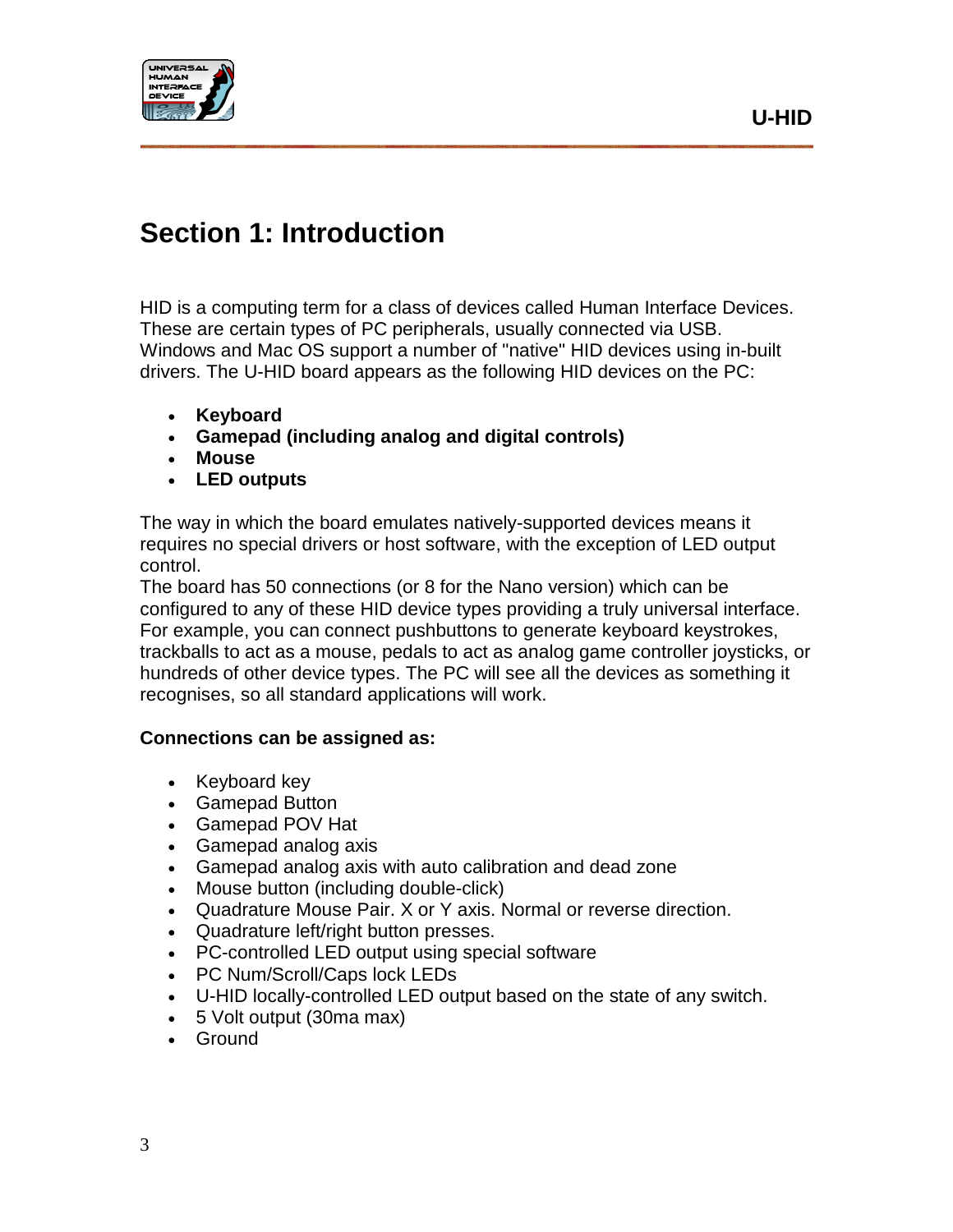

## <span id="page-3-0"></span>**Features**

- No special drivers or application changes needed except for PC-controlled LEDs which has an API with code examples.
- Simple open pin-header connectors allow use of separate or composite modular wiring harnesses.
- U-Config configuration utility allows the connections to be configured for each device type, and keycodes and other attributes set.
- Switches handled by super-fast logic using an individual de-bounce state counter for each input giving ultimate performance for gaming applications.
- No key ghosting or blocking ever.
- Advanced keycode/button programming with in-built shift feature. Includes macro capability
- 12-bit analog axis support
- Configuration utiity interacts real-time with the board and all settings stored instantly in Flash ROM on the board.
- Single Mini-USB connector for PC (or MAC) connection. No separate power needed
- 50 Truly independent inputs allow all switches to be commoned to ground. No matrix or diodes
- Modular 8-way + ground harnesses available.
- Extended switch harnesses available.
- ESD protected inputs. Vital for high-footfall public applications.
- All settings stored in Flash ROM and retained after power-off.
- Configuration can be changed on-the-fly using a command-line. The board can assume a completely different layout instantly.
- Simple-to-use PC Configuration application.
- Up to 8 boards can be connected. All are configured using the same U-Config utility.

#### **Advanced Features:**

Key and Button functions can have one primary and one secondary code assignment.

Secondary assignments are invoked by first activating a "U-HID Shift" connection. Any connection can be assigned as a shift.

Unique separately-programmable "button down" and "button up" events allow use of all types of normally-closed, normally-open, or active high/low controls.

"Button down" and "button up" can be separately assigned as primary or secondary codes.

Controls can be assigned as "normal" or "pulse".

Toggle (push on-push off) and flip-flop modes available.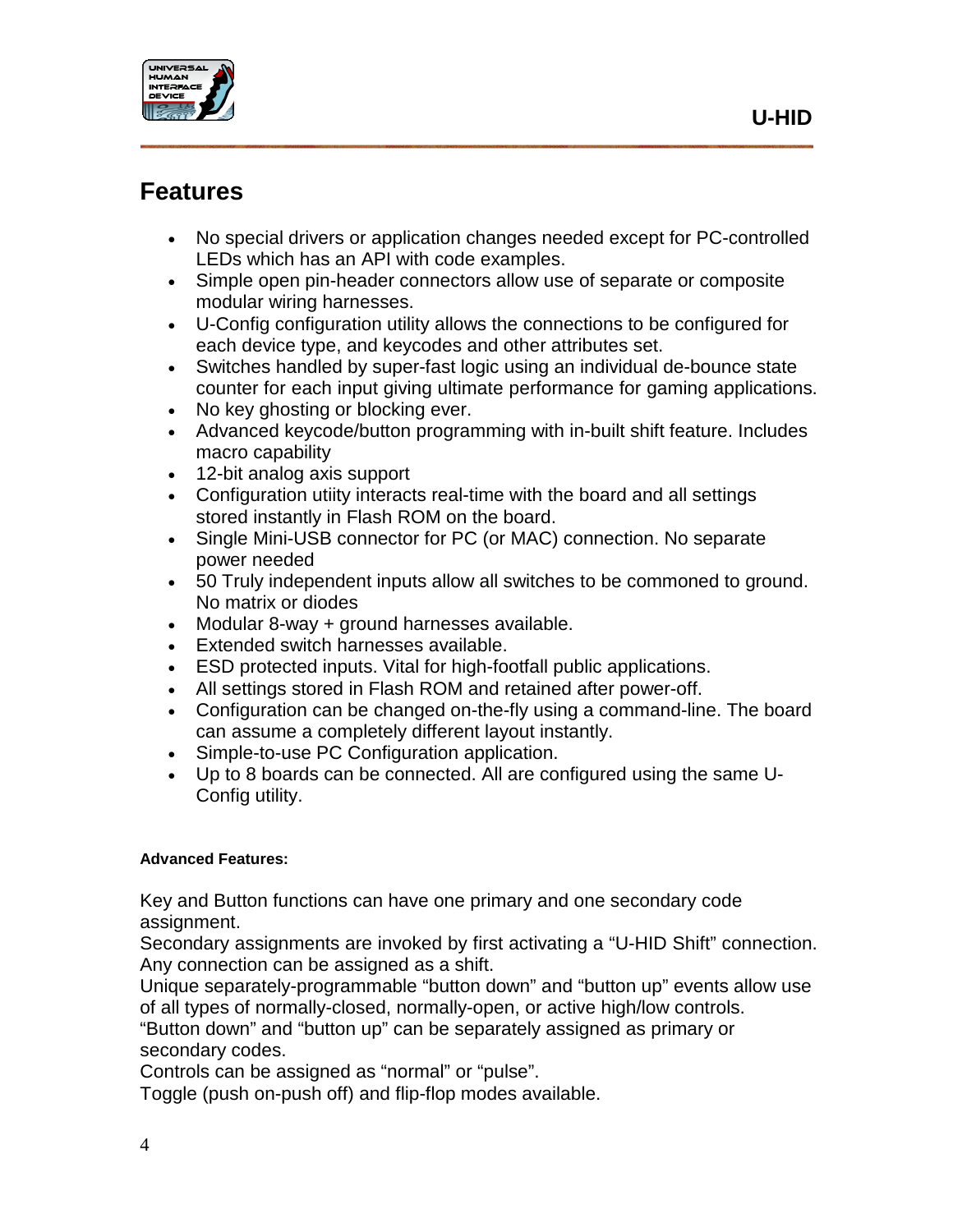

Programmable analog offset and scale factor for all analog axes.

X and Y axes can be configured with auto calibration and a dead-zone. Extended macro capability.

User-upgradeable firmware for future enhancements and customizations.

## <span id="page-4-0"></span>*Examples of control types which can be connected*

- Pushbuttons
- Switch-type joysticks
- Toggle switches
- Toggle switches with integral LED (does not require a second connection for the LED)
- Momentary pushbuttons with integral LED (LED can be controlled without any host application, or can be host-controlled)
- LEDs associated with a switch. (LED can be controlled without any host application)
- LED indicators driven by a PC application.
- Other devices can be controlled either directly or via an external highcurrent driver
- Analog joysticks
- Incremental Rotary encoders (Spinners).
- Low-resolution rotary encoders (360 degree volume control type)
- 12-way or N-way rotary switches used as encoders (requires simple diode circuit)
- Trackballs
- Pots
- Optical steering wheels
- Pot-type steering wheels
- Pot-type throttle pedals
- Analog Voltage sources (0-5 volts).
- TTL logic signals.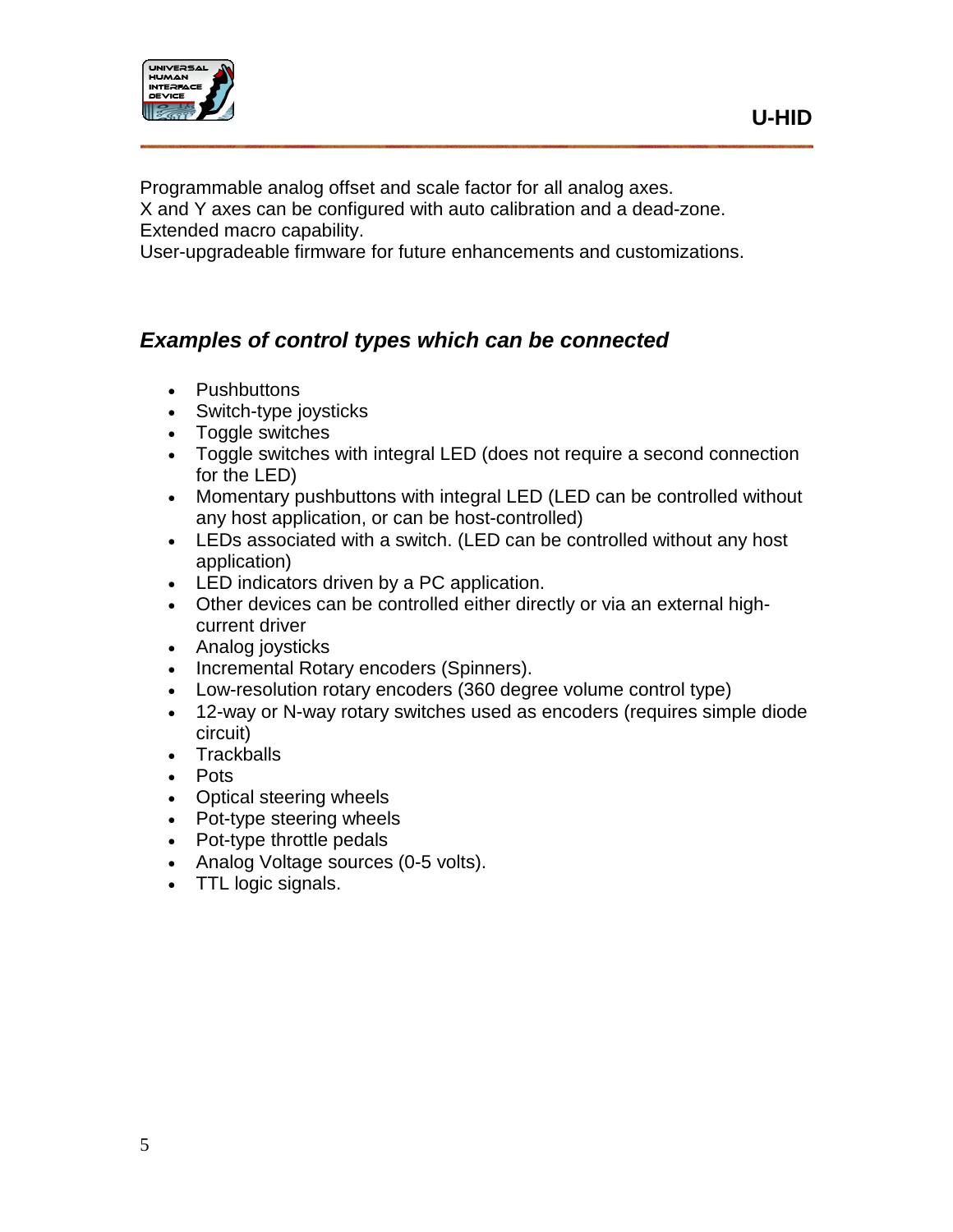

## <span id="page-5-0"></span>*Control counts which can be configured:*

Total 50 connection pins.

Max 8 analog axes on 50 possible pins (Windows limitation) Max 32 Gamepad buttons on 50 possible pins (Windows limitation) Max 8 Quadrature mouse devices on 16 possible pins out of the 50. Max 3 Quadrature mouse axes (X, Y and Z, Windows limitation) Max 50 keyboard keys on 50 possible pins. Max 16 LEDs in any combination of PC or U-HID controlled. (USB 500 mA current limitation). Max 50 low-current output drivers.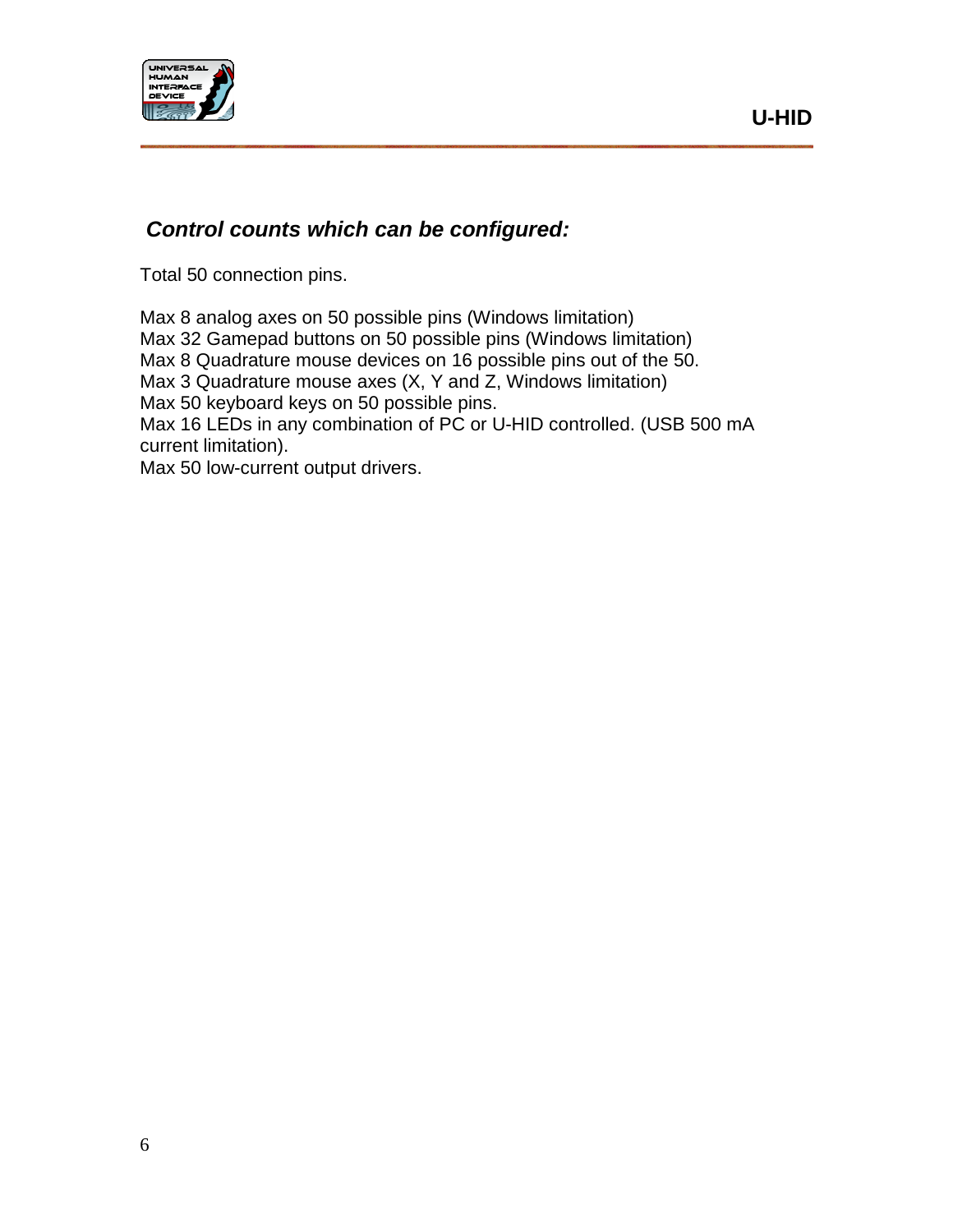

## <span id="page-6-0"></span>**Section 2: Connecting Devices**

#### **Important! Never connect any device to the U-HID which sends more than 5 volts otherwise damage could occur!**

## <span id="page-6-1"></span>*Connecting Switches and Pushbuttons*

Any pin can be defined as a switch.

You can define a switch as:

- Mouse button (including double-click)
- Gamepad button or POV Hat direction.
- Keyboard key.

Each switch input has a primary assignment and a secondary assignment (optional).

Both the primary and secondary assignments can be used in key action settings and the secondary assignment is also activated in place of primary when a "U-HID Shift" key is held down.

You can assign a different action for the event when the switch is closed (ie grounded) and for when the switch is opened.

The two possible keycodes (or buttons) coupled with the way in which you define closed/open events gives a mass of flexibility in the types of control you can connect without using any external circuitry.

The keycode which is sent when you activate the switch is defined using the U-Config utility. You can assign any connection to send any keypress. Switches can also be assigned as game controller buttons, which are numbered 0-32 (32 is a Windows limitation).

Mouse button selections available are left, right, middle or left double-click.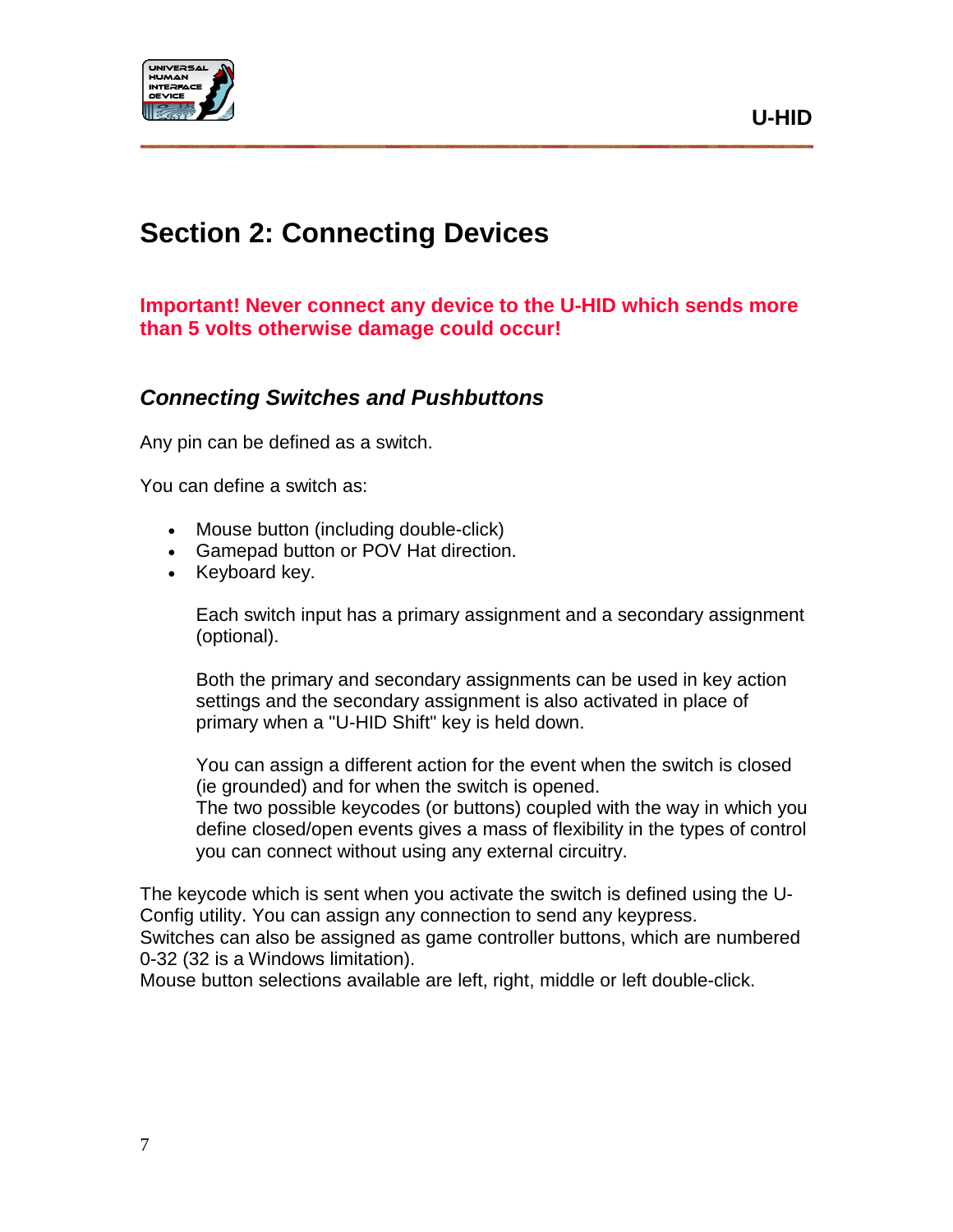

#### **Example 1: Simple keyboard-type button (Normally Open)**

For this you would set the "down" action to be the required keycode and "up" action to be "Clear".

#### **Example 2: Simple keyboard-type button (Normally Closed)**

Set "down" action to be "clear" and Up action to be the required keycode.

#### **Example 3: Toggle switch with integral LED**

This type of switch sends a 5 volt signal when ON, and is open-circuit when OFF. Let's say you want to turn on a control when you switch "on" the toggle but you don't want to generate masses of key-presses which the toggle is still down. You can send one key-press only, by configuring:"down" action to be "clear" and "up" action to be "pulse" and the required keycode. Setting it up this way means the internal LED in the switch will function properly with no external circuitry to control it.

#### **ESD Protection**

Connectors J1, J2 and J3 have ESD static discharge protection. These 24 pins should be used in preference over the others when connecting switches. ESD can be a problem in warm dry environments and can cause false triggering or even damage.

#### **Testing Switches**

Switches defined as keyboard keys can be tested using Notepad or any program which displays text.

Gamepad buttons can be tested using Control Panel, Game Controllers. The display is shown below: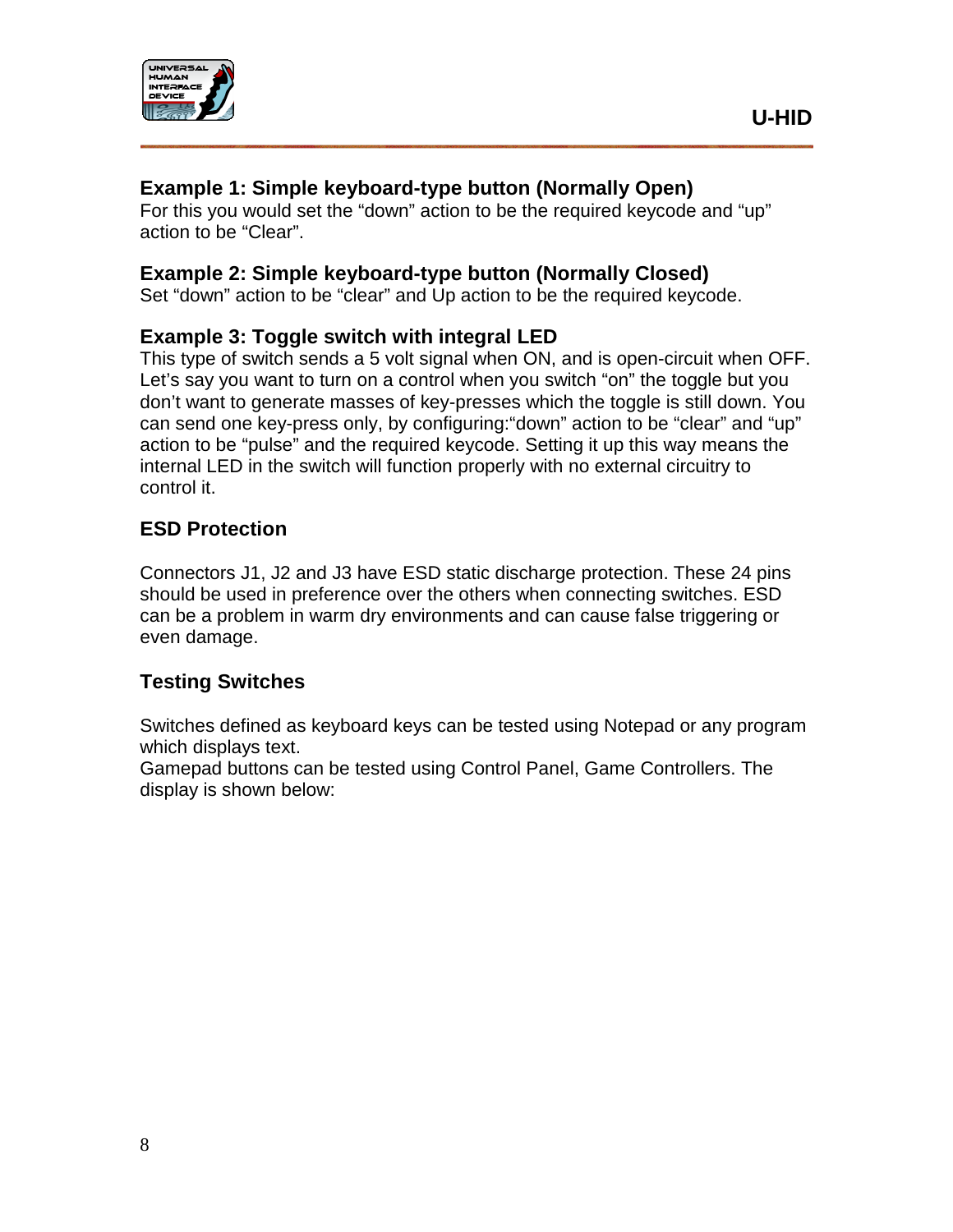



## **Examples of Switch Connections**

| <b>EXAMPLE: FOUR PUSHBUTTON SWITCHES</b> |                                         |                                                     |                                                                                                                                                    |
|------------------------------------------|-----------------------------------------|-----------------------------------------------------|----------------------------------------------------------------------------------------------------------------------------------------------------|
|                                          | <b>NO</b><br>COM <sub>2</sub><br>246810 | <b>PIN</b><br>2<br>3<br>4<br>5<br>6<br>8<br>9<br>10 | <b>CONFIG</b><br><b>GND (FIXED)</b><br>SWITCH (KEY OR BUTTON)<br>SWITCH (KEY OR BUTTON)<br>SWITCH (KEY OR BUTTON)<br><b>SWITCH (KEY OR BUTTON)</b> |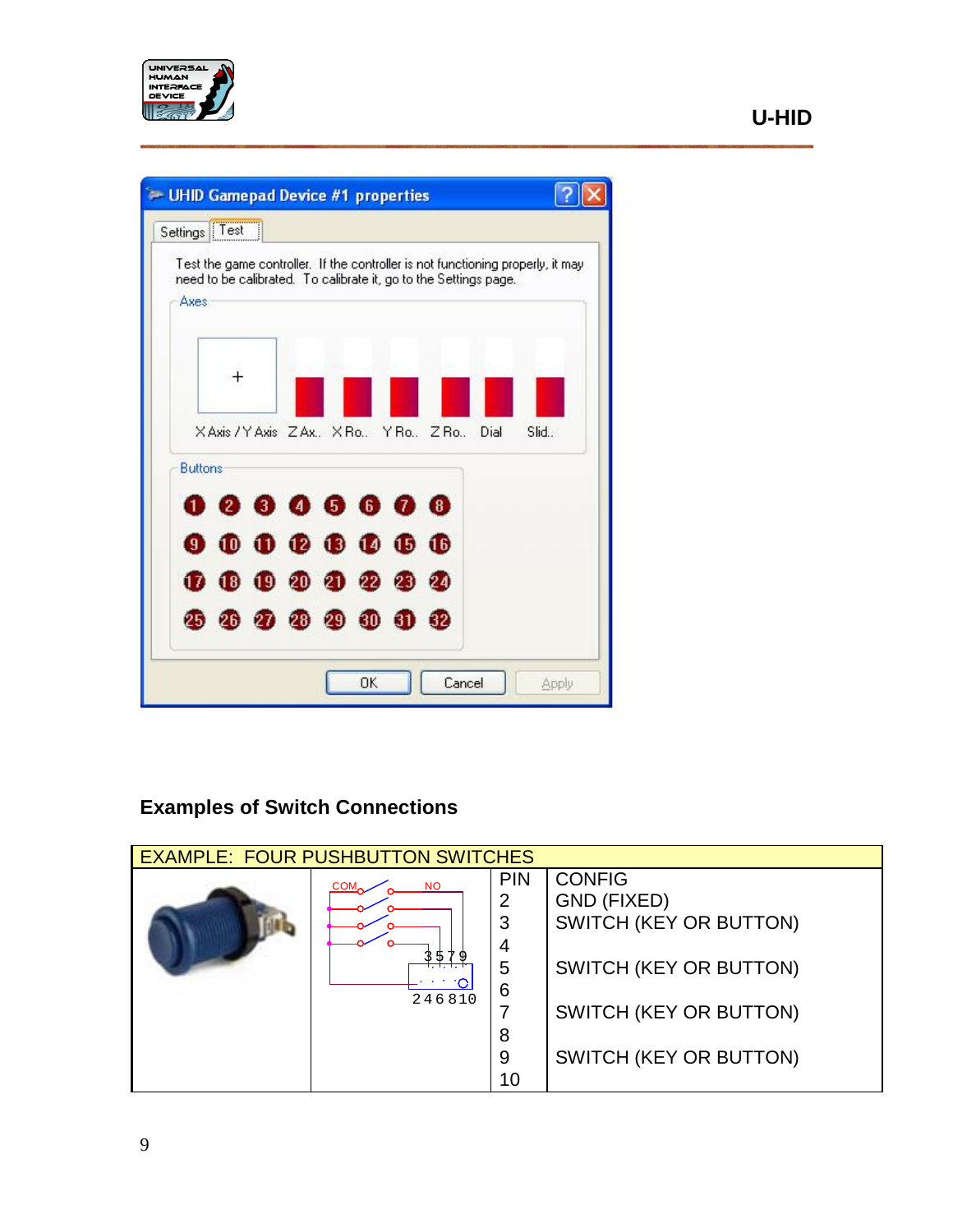

| <b>EXAMPLE: TOGGLE SW WITH INBUILT LED</b>                                                 |                                                                      |                                                     |                                                                          |
|--------------------------------------------------------------------------------------------|----------------------------------------------------------------------|-----------------------------------------------------|--------------------------------------------------------------------------|
|                                                                                            | $GND \nightharpoonup$<br><b>APP</b><br><b>POWER</b><br>579<br>246810 | <b>PIN</b><br>2<br>3<br>4<br>5<br>6<br>8<br>9<br>10 | <b>CONFIG</b><br><b>GND (FIXED)</b><br>SWITCH (KEY OR BUTTON)<br>5 VOLTS |
| NOTE: For this type of switch, the switch must be configured as:<br>$DOWN = CLEAR$ $UP = $ |                                                                      |                                                     |                                                                          |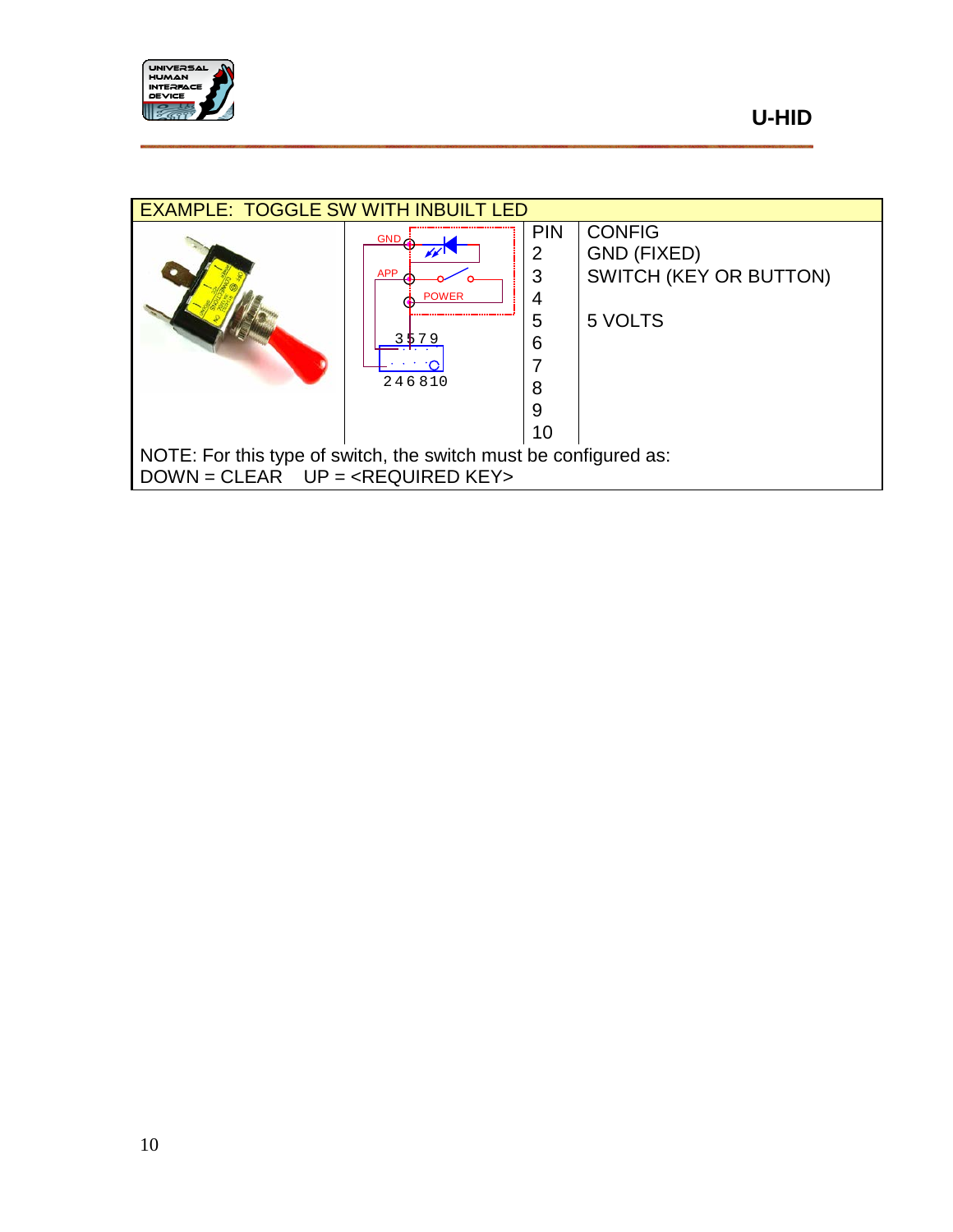

## <span id="page-10-0"></span>*Connecting Analog Devices*

#### **Important! Never connect any device to the U-HID which sends more than 5 volts otherwise damage could occur!**

A pin assigned to Analog senses a voltage on the pin and controls a gamepad X, Y, or other axis on the PC.

Analog resolution is 12 bit.

The voltage can vary between 0 and 5 volts.

Usually this voltage will come from a potentiometer (pot) which is part of a steering wheel, handwheel, throttle pedal, or other type of analog control. You can assign any pin to one of 8 possible analog axes. (8 is a Windows limitation).

To test, go into "Control Panel", "Game Controllers". Then select the board number (if you have more than one board).You will see the X, Y crosshair (axes 1 and 2 on the U-HID board) and also the other 6 axes as red bars.

| EXAMPLE: POTENTIOMETER AS AN ANALOG CONTROL |            |            |                     |
|---------------------------------------------|------------|------------|---------------------|
|                                             | 5 VOLTS    | <b>PIN</b> | <b>CONFIG</b>       |
|                                             |            | 2          | GND (FIXED)         |
|                                             | <b>POT</b> | 3          | <b>ANALOG INPUT</b> |
|                                             | \$79       | 4          |                     |
|                                             |            | 5          | 5 VOLTS             |
|                                             | 246810     | 6          |                     |
|                                             | <b>GND</b> |            |                     |
|                                             |            | 8          |                     |
|                                             |            | 9          |                     |
|                                             |            | 10         |                     |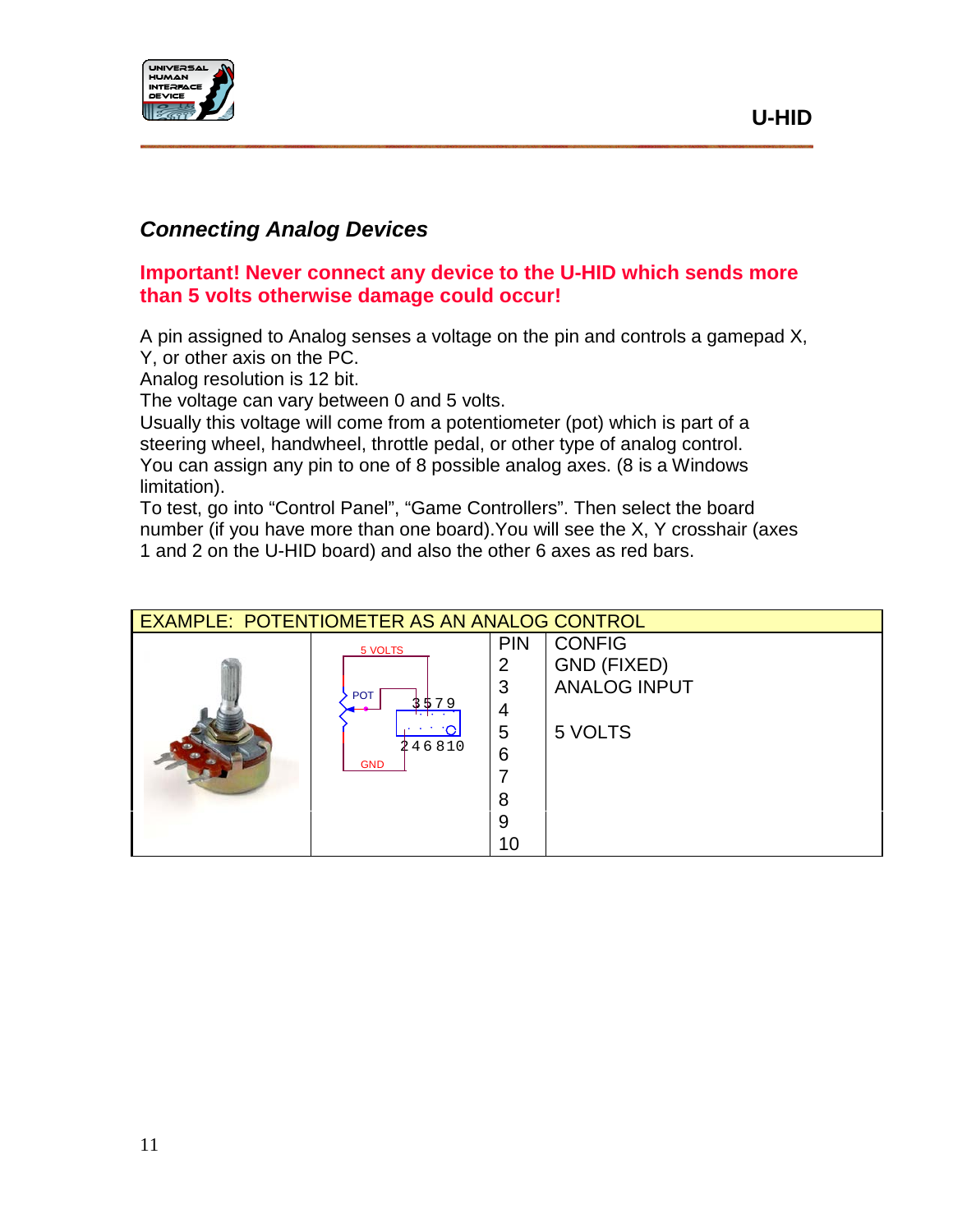

|                 | EXAMPLE: VOLTAGE SOURCE AS AN ANALOG CONTROL |                     |  |  |
|-----------------|----------------------------------------------|---------------------|--|--|
| 0-5 VOLT SOURCE | <b>PIN</b>                                   | <b>CONFIG</b>       |  |  |
|                 | 2                                            | GND (FIXED)         |  |  |
| 579             | 3                                            | <b>ANALOG INPUT</b> |  |  |
|                 | 4                                            |                     |  |  |
| 246810          | 5                                            |                     |  |  |
|                 | 6                                            |                     |  |  |
|                 |                                              |                     |  |  |
|                 | 8                                            |                     |  |  |
|                 | 9                                            |                     |  |  |

10

## <span id="page-11-0"></span>*Connecting Optical or Mechanical Encoders (Spinners, Trackballs etc)*

High-resolution Quadrature devices usually consist of a pair of optical sensors and an encoder wheel. Examples of such devices are:

- Spinners such as the [Ultimarc SpinTrak](http://www.ultimarc.com/SpinTrak.htm)
- Trackballs such as the [Ultimarc U-Trak](http://www.ultimarc.com/trackball.html)
- Incremental Optical Rotary Encoders
- Incremental Mechanical Encoder eg **ALPS EC12 Series**
- 12-way rotary switches such as the Happ Controls Rotary Joystick. See [App Note AN1001](http://www.u-hid.com/appnotes/AN1001.pdf)
- Linear Motion Sensors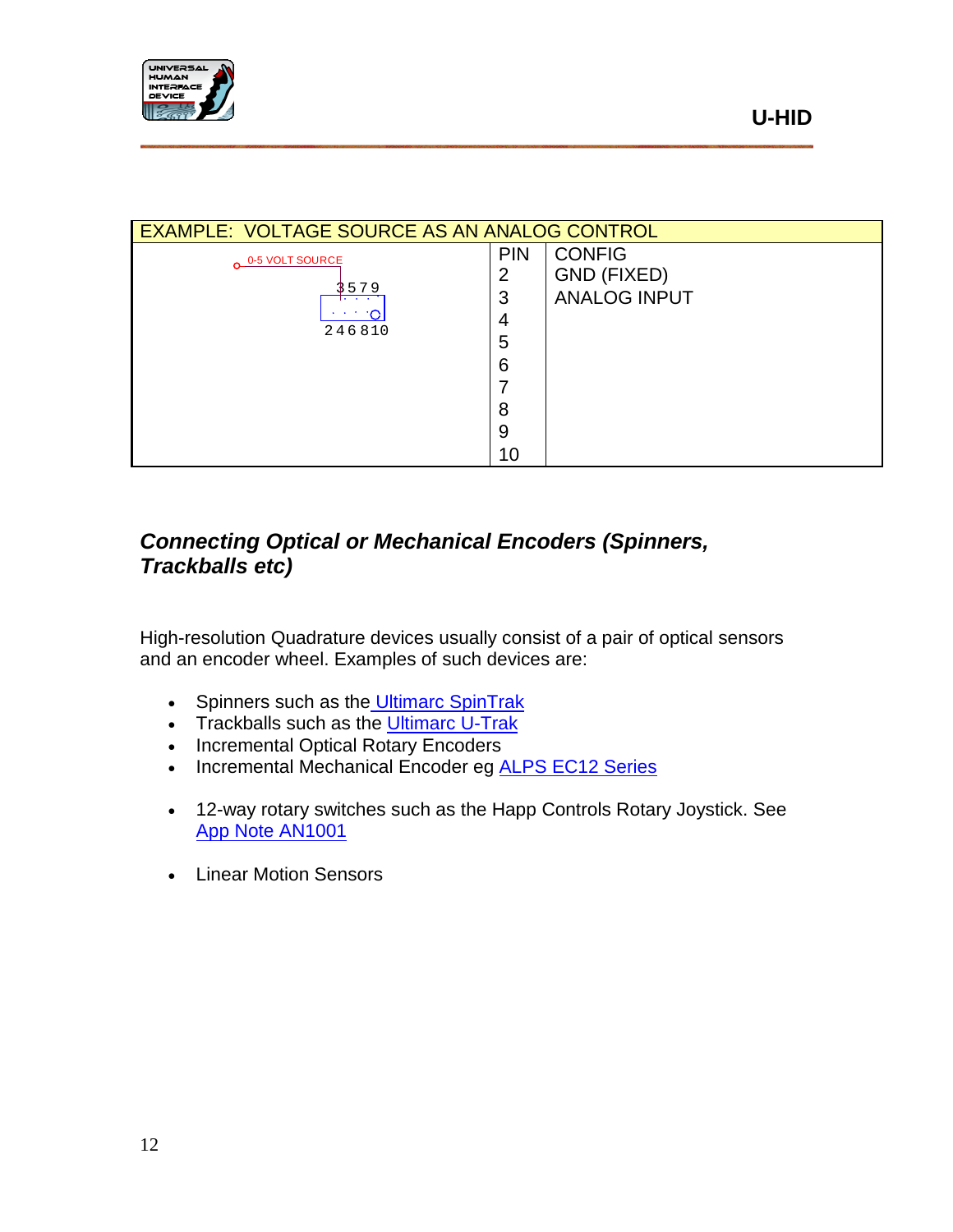



**ALPS EC12 Mechanical Ultimarc U-Trak Ultimarc SpinTrak**

Quadrature devices can be used in two ways. They can be used to control the mouse pointer in an X, Y or Z direction, or they can be used to repeatedly pulse gamepad buttons. In general, mouse mode is used for high-resolution optical encoders and button mode for low-res mechanical but there may be applications where the opposite mode is useful.

Quadrature devices use two input pins per device, and optical devices will require GND and 5V pins. Mechanical encoders require GND only, and this is the center pin on 3-pin devices.

Windows allows one instance of each axis when defined as Mouse (ie X, Y, Z) but if you are using multiple U-HID boards, Windows can recognise each board as a different mouse, using DirectInput.

Devices should be capable of operating with a 5 volt supply (not required for mechanical encoders).

This can be obtained either by configuring a pin as 5V or using one of the fixed 5V sources on connector J7

They also require ground, which can be connected to a configured pin or one of the ground pins on each modular connector.

Note that only certain pins can be configured for quadrature devices. These can be seen in U-Config by clicking on the "Quadrature" line in the PCB image. Appropriate pins will be highlighted. Two pins are used per device. An X-Y device such as a trackball counts as two devices and therefore uses 4 pins.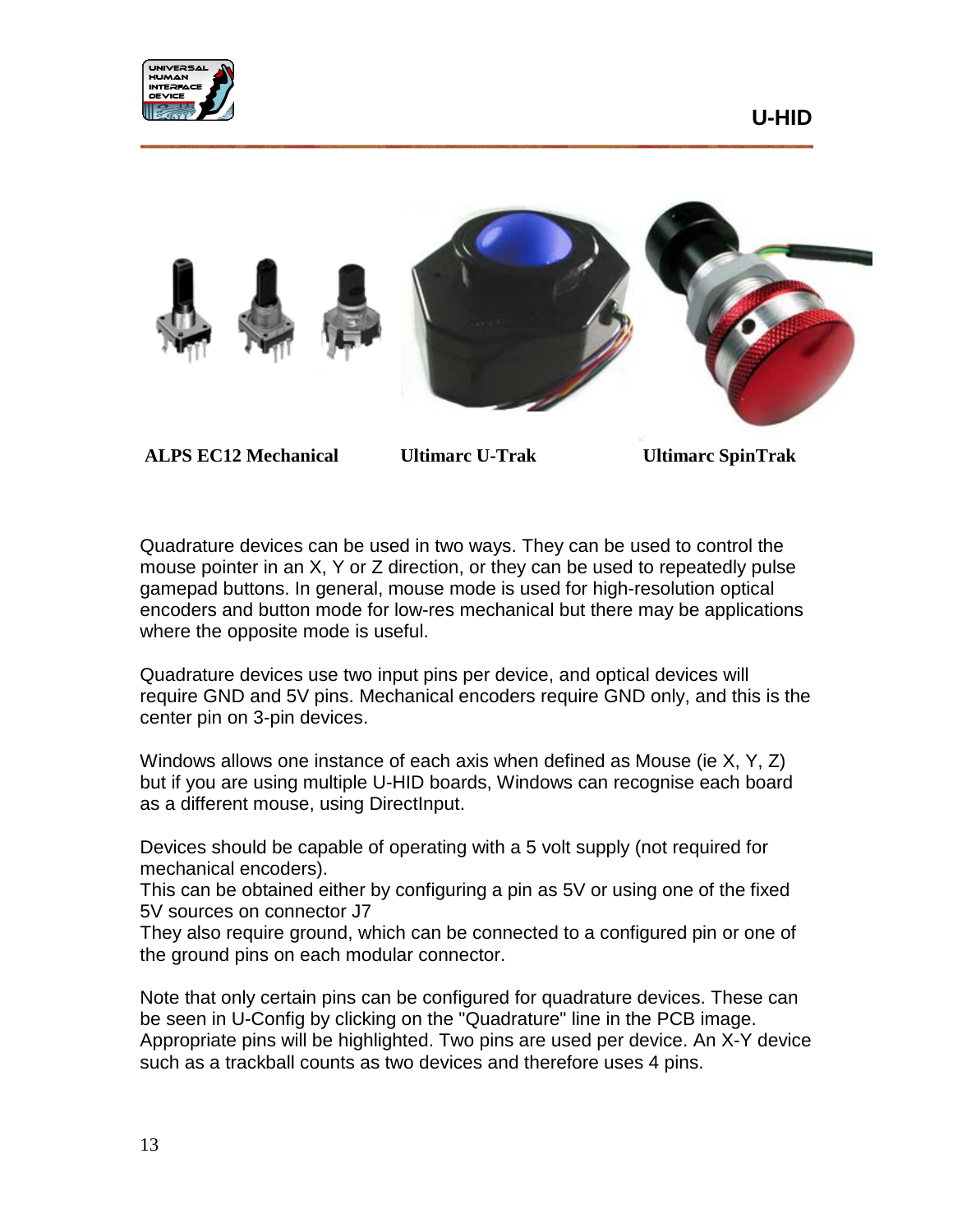

#### **Mouse Mode**

Encoders configured in this more simply move the mouse pointer in the X, Y or Z direction. Note the Z axis in Windows performs differently to X and Y. It accepts a fixed displacement per data packet rather than a variable one. This means the Z axis might not be suitable for many applications as it is very sensitive when using a high-res encoder.

#### **Button Pulse Mode**

In this mode, the quadrature device is assigned to a pair of Game Controller buttons. The pairs are buttons 1,2, buttons 3,4 etc up to 15,16.

When the encoder is turned in one direction, the first button will be repeatedly "pressed". When turned in the other direction, the other button of the pair will be repeatedly "pressed".

The press time is configurable. This is a global setting on the "Calibration" page of U-Config. The setting here can be set from 2 to 32. The figure is actually the number of USB data packets sent for each press. Between each press, there must of course be a "release" period and this is the same time as the press. It might be necessary to experiment with this setting as there is a trade-off. Too fast a setting will cause presses to be missed by the application, and too slow will cause slow response of the control.

When this mode is used for high-resolution encoders, the buttons will be pulsed at the maximum configured speed which is much higher than the real pulse-rate from the encoder.

#### **Examples of Quadrature Device connections**

| <b>EXAMPLE: OPTICAL WHEEL (SPINNER)</b> |                                                                           |                                       |                                                                              |
|-----------------------------------------|---------------------------------------------------------------------------|---------------------------------------|------------------------------------------------------------------------------|
|                                         | <b>POWER</b><br>w<br>79<br>RБ<br>↤<br>246810<br>w<br>X2<br><b>GND</b><br> | 2<br>3<br>4<br>5<br>6<br>8<br>9<br>10 | <b>CONFIG</b><br>GND (FIXED)<br>QUADRATURE<br>(AUTOMATICALLY SET)<br>5 VOLTS |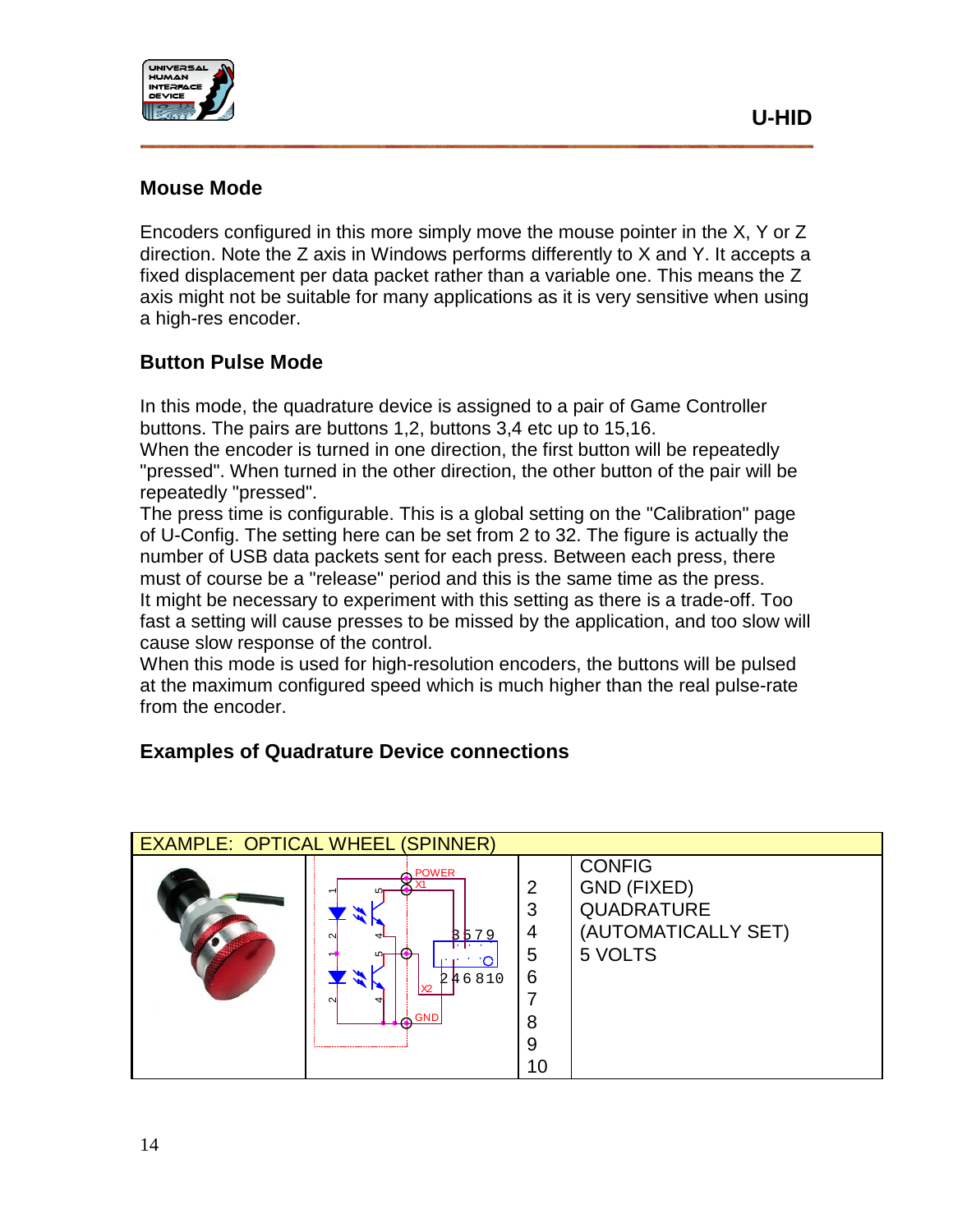

| <b>EXAMPLE: ALPS LOW-RES ENCODER</b> |            |                     |
|--------------------------------------|------------|---------------------|
|                                      | <b>PIN</b> | <b>CONFIG</b>       |
| 3579                                 | 2          | GND (FIXED)         |
|                                      | 3          | <b>QUADRATURE</b>   |
|                                      | 4          | (AUTOMATICALLY SET) |
| 246810                               | 5          |                     |
|                                      | 6          |                     |
|                                      |            |                     |
|                                      | 8          |                     |
|                                      | 9          |                     |
|                                      | 10         |                     |

| <b>EXAMPLE: U-TRACK TRACKBALL HARNESS</b> |            |                     |  |
|-------------------------------------------|------------|---------------------|--|
|                                           | <b>PIN</b> | <b>CONFIG</b>       |  |
|                                           | 2          | <b>GND (FIXED)</b>  |  |
|                                           | 3          | <b>QUADRATURE X</b> |  |
|                                           | 4          | (AUTOMATICALLY SET) |  |
|                                           | 5          | <b>QUADRATURE Y</b> |  |
|                                           | 6          | (AUTOMATICALLY SET) |  |
|                                           |            | <b>GND</b>          |  |
|                                           | 8          |                     |  |
| 246810                                    | 9          | +5 VOLTS            |  |
|                                           | 10         | +5 VOLTS            |  |

## <span id="page-14-0"></span>*Connecting LEDs or other output devices*

A limit of 16 LEDs applies to the board to stay within USB specificatons on current draw (500mA). The U-Config utility will allow you to configure more than this but a LED count on the status line will show red as a warning. You can configure more than 16 if you are using the outputs as low-current drivers, eg for TTL signals.

The U-HID will drive standard LEDs only, max current 30 mA

Pins on J1, J2 and J3 have integral resistors so you can directly connect standard LEDs to these. Other pins will need a series 220R resistor, or use 5 volt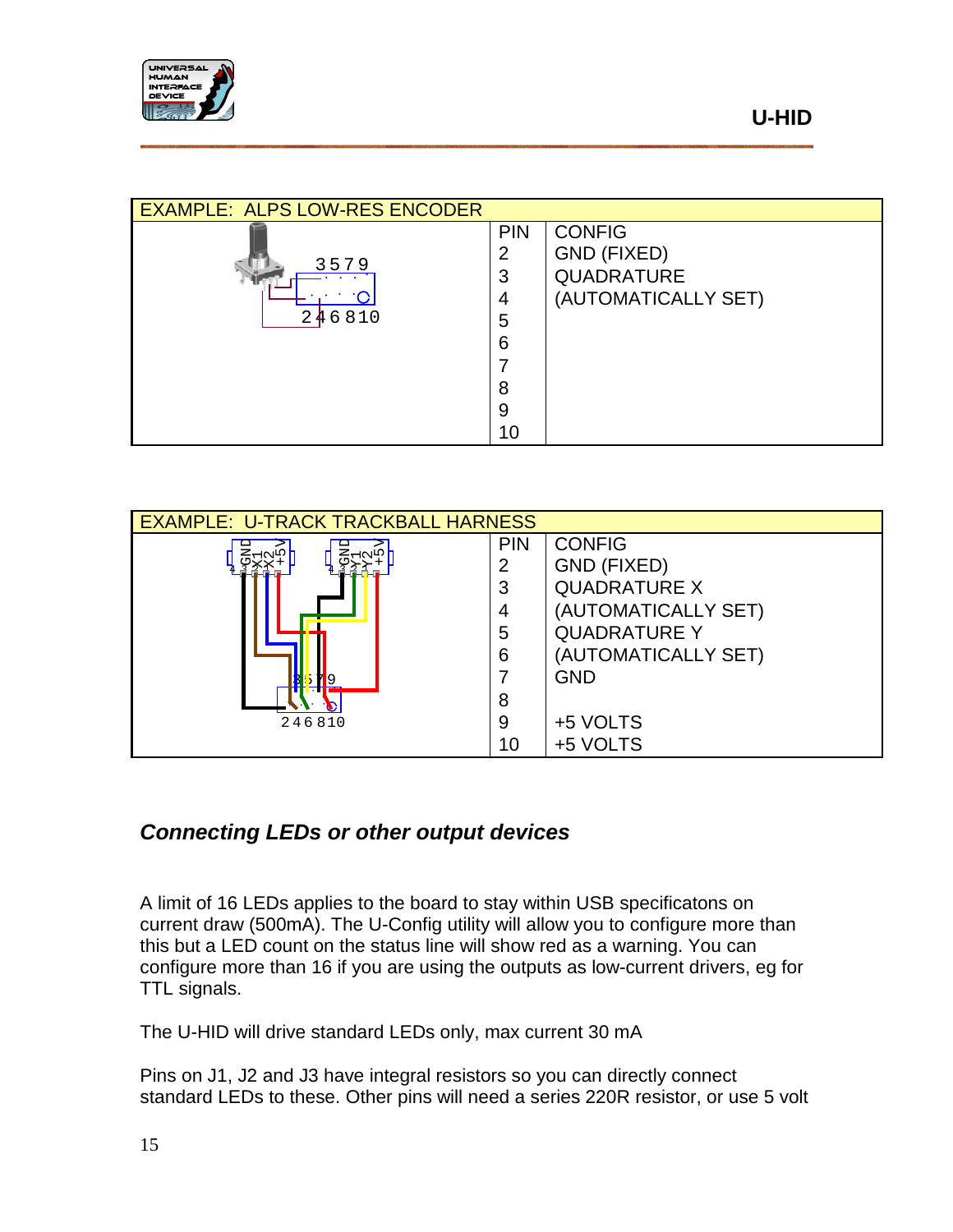

LEDs with an in-built resistor.

LEDs are connected between the U-HID pin and ground. The pre-made modular harness can be used to connect LEDs.

Other devices can be connected but the following applies:

Max current draw: 30 mA

No external voltage must be applied to the controlled device.

The U-HID board supplies 5 volts or zero. No other voltage is available or should be used.

### **U-HID Controlled LEDs**

U-HID Controlled LEDs are LEDs which are turned on or off by switches which are connected to other pins on the board.

Up to 16 connections can be assigned as U-HID-controlled LEDs. When you assign these LEDs, you link it to any other connection. The other connection must be defined as a switch. This other connection will control the state of the LED.

Its important to realize that the LED state is not actually controlled by the other switch connection pin directly, but by the boards stored internal state of the control connected to that pin. This means the control of the LED is affected by how the switch is defined as well as its actual open/closed state.

#### **Example1**

Assume you have a pushbutton which has an internal LED. It is a momentary button so cannot be used to directly switch the LED since it would only light while the button is pressed.

You have this button configured as a toggle (push on, push off).

You can assign the LED to this button, and it will light when the button is pressed and go dark when it is pushed again, in sync with the buttons action in the application.

#### **Example 2**

Assume you have a toggle switch which grounds one connection when closed. This could not be used on its own to also control a LED.You could link a U-HID controlled LED to this connection and it would light while the switch s closed.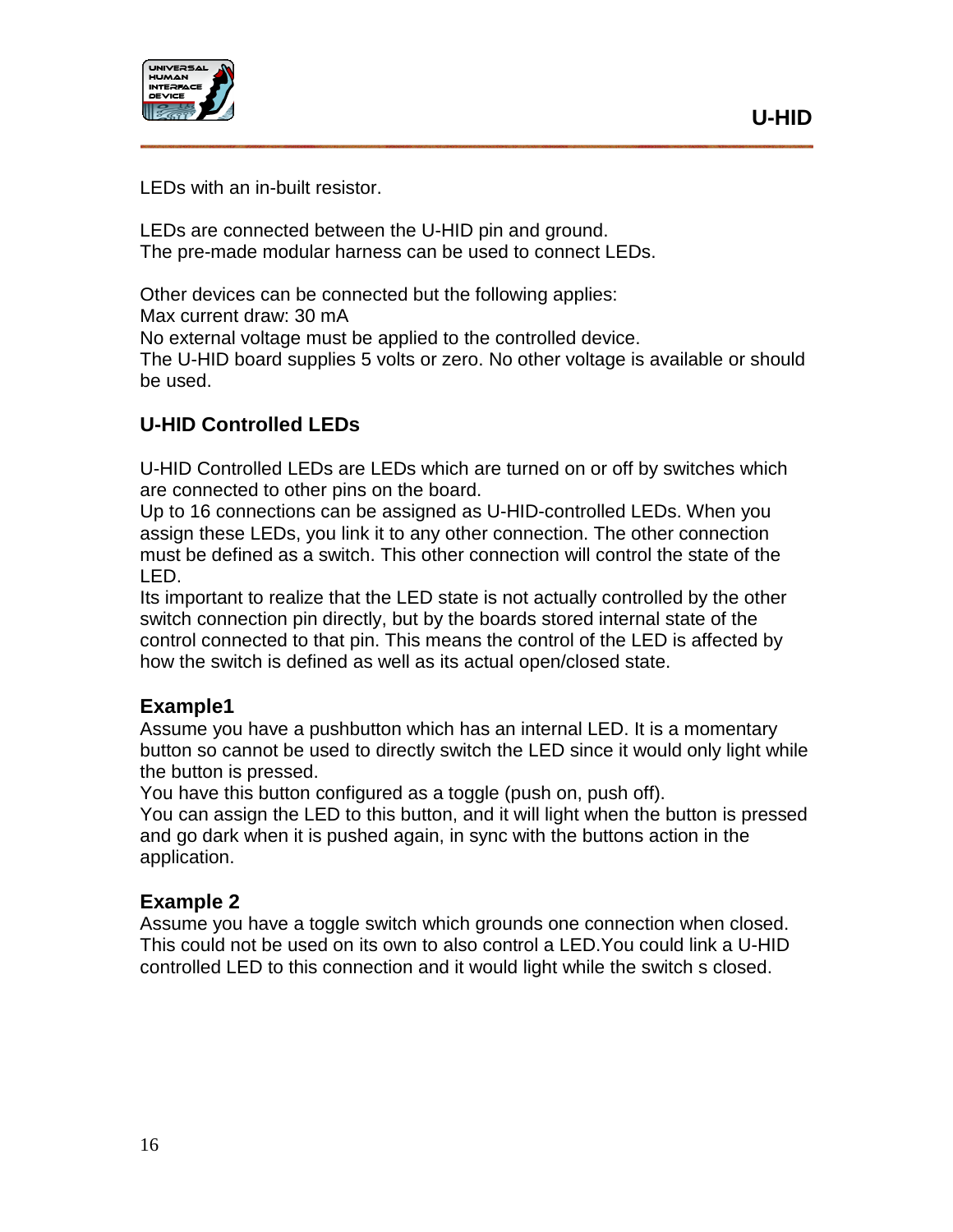

#### **PC Controlled LEDs**

Up to 16 connections can be defined as PC-Controlled LEDs. You can also use these for other output functions.

These LEDs are controlled by a software application on the PC. There are sample APIs for developing your own applications to add LED control.

You can also assign LEDs to behave as keyboard CAPS, NUM and SCROLL lock LEDs. They will be turned off or on in the same way as your regular keyboard LEDs.



## <span id="page-16-0"></span>*Connecting to Power and Ground*

You can assign any connection as power output (+5V) or ground. You need to be aware of the following limitations:

- Power and ground pins can only source/sink 30mA max current per pin.
- Total current draw must not exceed 500mA

If you need more current than 30mA then you can use one of the fixed power pins on connector J7. See the U-Config program board image for details of which pins these are. In fact it is good practice to use these pins whenever possible for a 5 volt source as they are powered directly from the USB supply. Using assigned pins instead offers advantages of modular connectors and is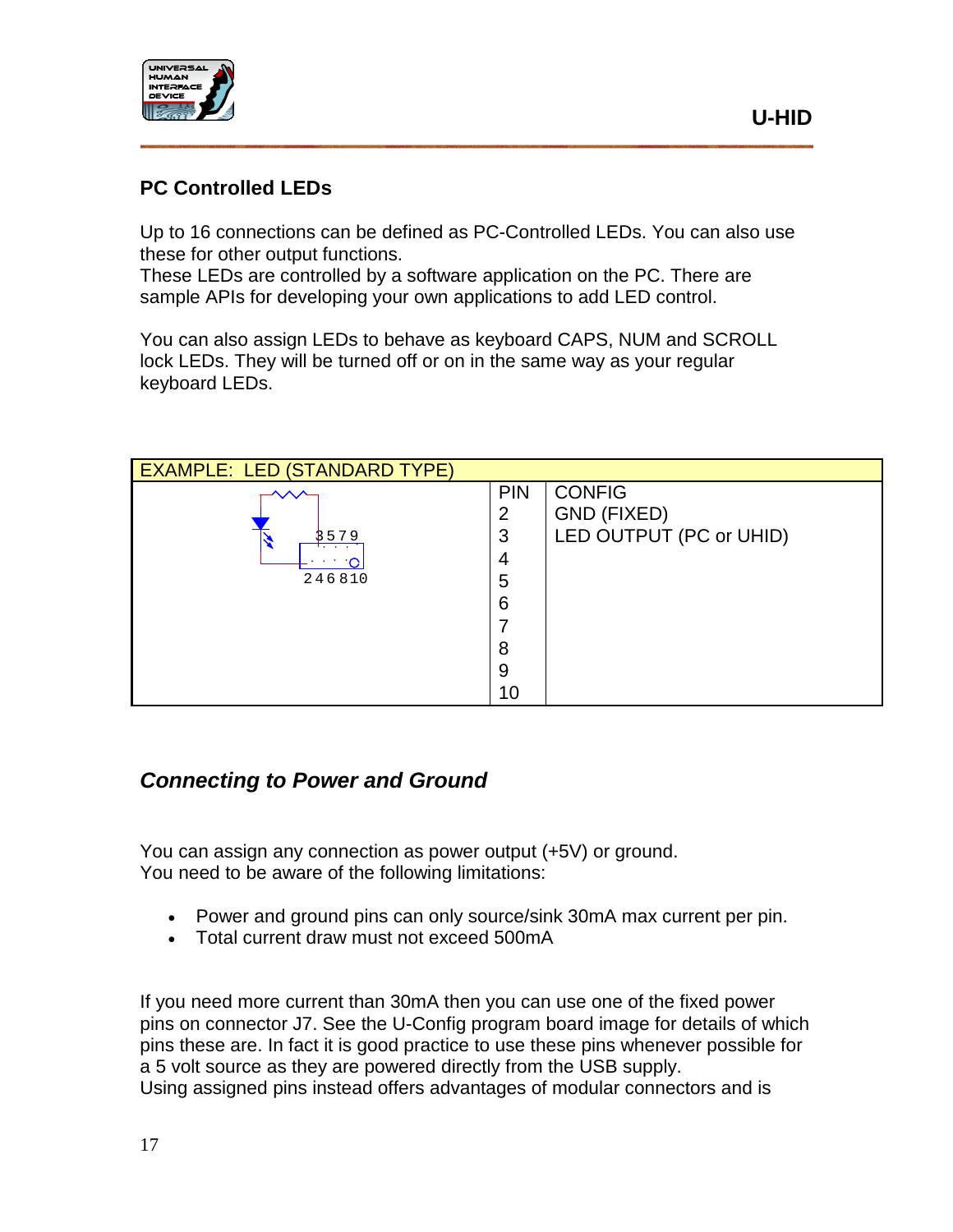

particularly useful for optical devices which always need a supply for the optical switches and dont have a large current requirement. As each modular plug has one fixed ground connection you would rarely need to assign a ground pin.

## **Section 3: Configuration**

## <span id="page-17-0"></span>*Understanding The U-HID Shift Feature*

The internal shift feature allows you to define a connection (or connections) which when activated, cause all other switch connections to send an alternate command. If you only want each pin to send one key or button, you can skip this section.

This is rather like a keyboard shift key which, when held, causes the keyboard keys to send different characters. When the internal shift connection is activated and held, the Secondary function of all other keys is sent instead of the Primary.

#### **EXAMPLE 1:**

In a gaming controller you might wish to assign an admin function such as COIN INSERT and you don't wish to have a dedicated button on the panel for this. You could make PLAYER1 START an internal shift connection. Then assign a secondary COIN INSERT function to the switch which is normally "PLAYER 1 FIRE". So to insert a coin, hold PLAYER1 START and press PLAYER1 FIRE.

#### **EXAMPLE 2:**

You have a control panel which is used for two completely different functions and you wish these functions to be selectable using a toggle switch. You could assign a spare connection as an internal shift connection, and then connect a toggle switch to it. Then assign all Primary functions to your first control panel type and all Secondary functions to the second type. Switching the toggle would flip the panel from one mode to the other. (Be aware you can also achieve this by reprogramming the board on-the-fly though!).

#### <span id="page-17-1"></span>**Defining Internal Shift Connections**

Normally you would perform this on only one connection, which will act as the shift key.

Most users would only require to define this function once, so to avoid clutter on the display, it is hidden unless the connection is completely un-assigned. This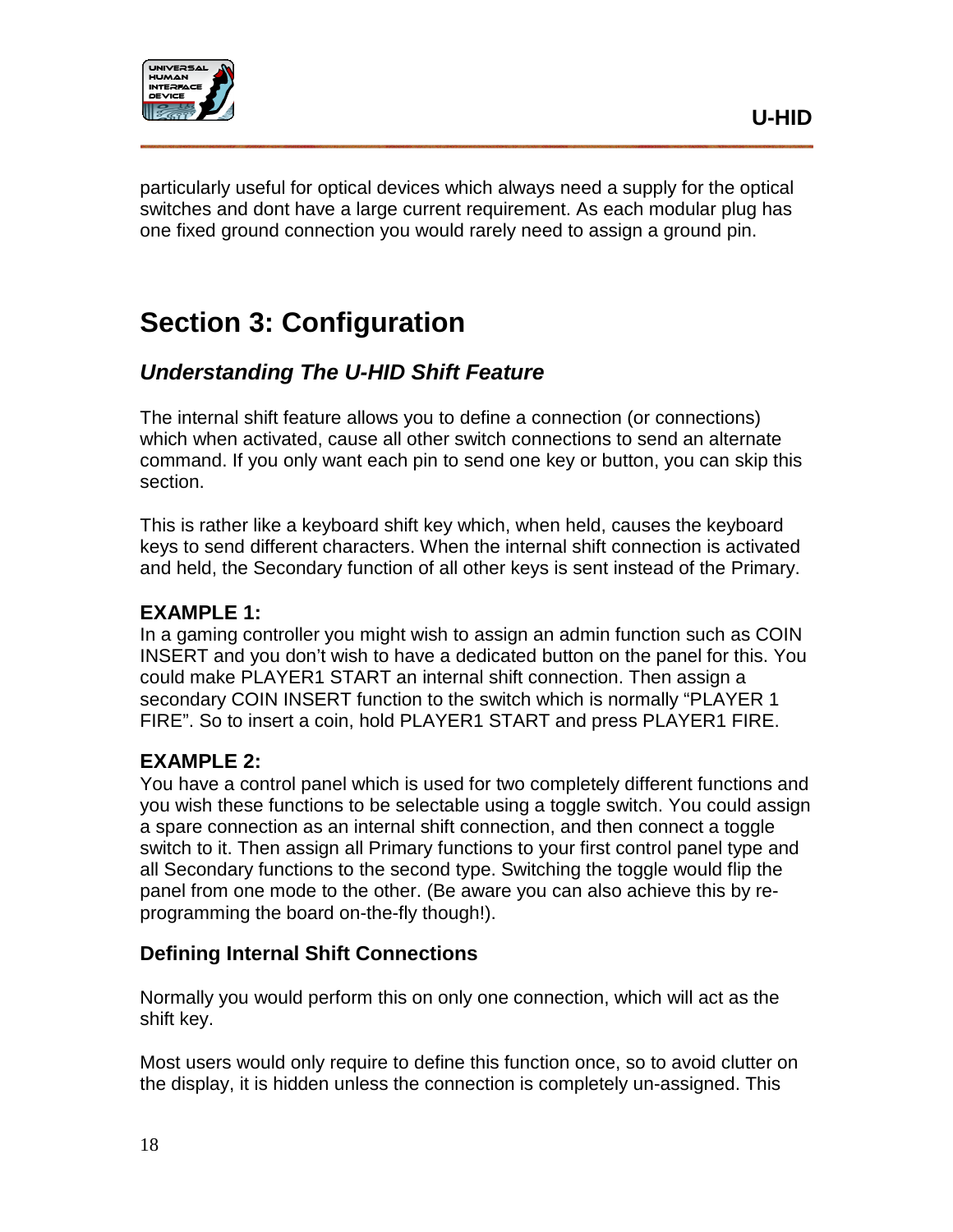

means with the default configuration, which has all connections assigned, you won't see this option.

#### **To assign a connection as an internal shift:**

Click on the connection and select "not used". A check box will appear with the option "This is an Internal Shift Switch".

Enable the check box. This will be highlighted in red and will remain visible while this connection is selected.

Checking this box limits what you can do with the other selections for this switch. You are limited to assigning a "Pulse action on Open" , or no action at all. Any other type of assignment is invalid for an internal shift connection.

You cannot assign this connection as an LED, Analog or Quadrature input.The ability to assign a "pulse on open" action means you can also have this connection perform its own function as well as being a shift key.

If the key is pressed and released, it will send its own function as a pulse, provided no other connection has been activated in the meantime. This is how Example 1 works, above. The Player 1 Start function of this key still works even though it's a shift key as well. You can assign any number of the connections to be internal shift, but they all will enable the same shift functionality in addition to their own individual assigned code (if any).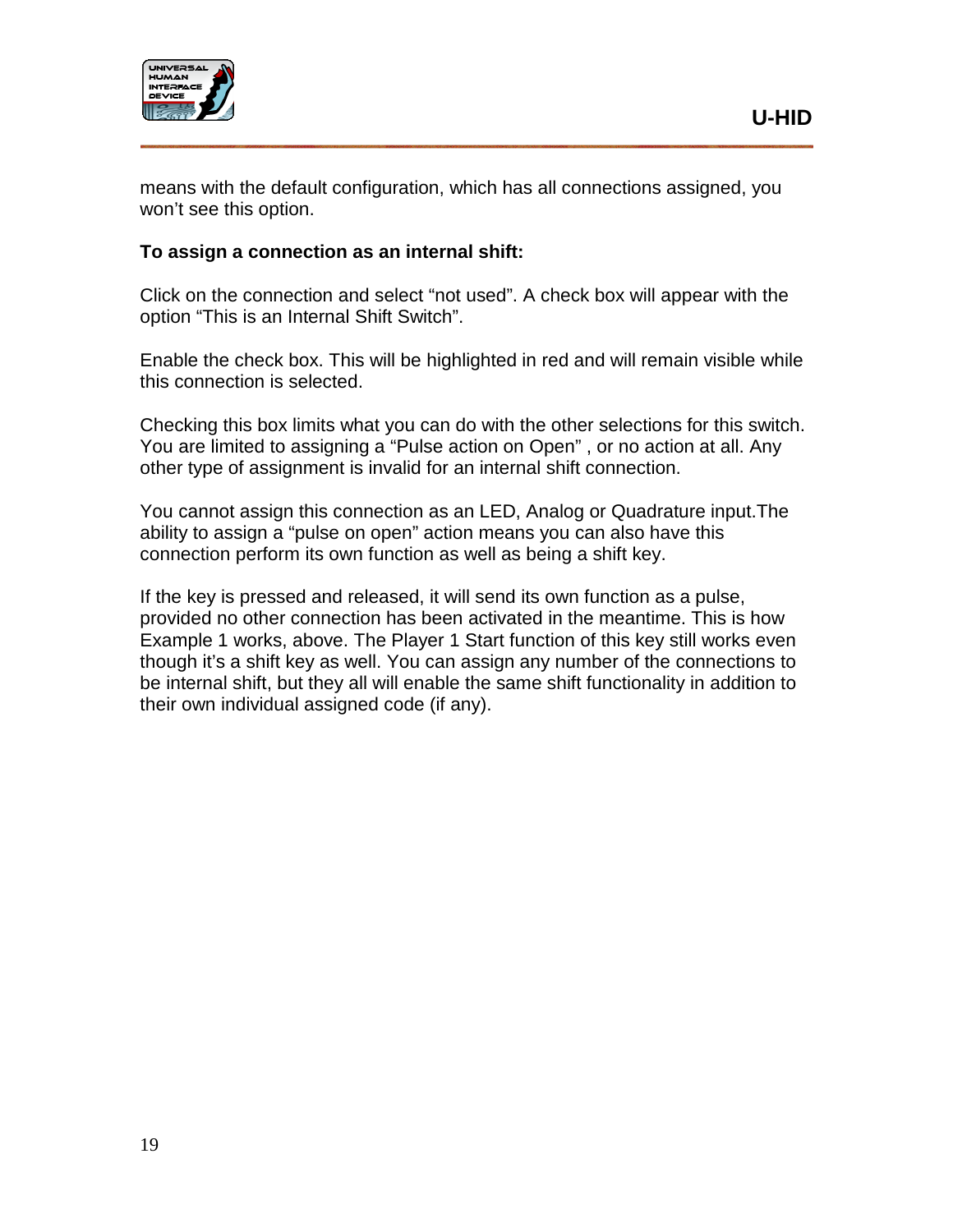

## <span id="page-19-0"></span>**Using the U-Config Configuration Utility**

| Board $1$ $\degree$                                                      |                                      |
|--------------------------------------------------------------------------|--------------------------------------|
| General Calibration Macros                                               |                                      |
| PIN<br>Plug 4 Pin 10<br>Nickname<br>$\mathbf{v}$                         | Function<br><b>O</b> Disabled        |
|                                                                          | Switch                               |
| J6                                                                       | Gamepad C Key Mouse Button C         |
| 666                                                                      | Primary<br>$\mathcal{A}$             |
| $\bullet\bullet\bullet\bullet$<br>$\bullet\bullet\bullet\bullet$<br>Nano | Secondary<br>Clear<br>W)             |
| Disabled<br>Game Pad Switch                                              | Down Action Normal Primary<br>$\sim$ |
| U-HID<br>Key Switch                                                      |                                      |
| Mouse Button<br>Quadrature                                               | Clear<br>Up Action<br><b>IN</b>      |
| Analog Axis                                                              | O Quadrature                         |
| LED<br>5 Volts                                                           | Mouse . Buttons                      |
| Ground<br><b>88</b> UHID Shift Key                                       | ■ X O Y O Z Fleverse                 |
|                                                                          | Analog Axis                          |
|                                                                          | Number 1 0                           |
|                                                                          | O LED                                |
|                                                                          | Switch<br>$~\vee$ PC<br>$\sim$       |
| Apply                                                                    | $O + SV$                             |

This utility is used for the following:

- Assigning a board number (1-8) if you have multiple boards.
- Configuring each pin of the board as the correct device type, ie keyboard, gamepad, analog, quadrature mouse, power.
- Configuring each pin with the correct keycode, button number, axis or other parameter
- Assigning macros
- Configuring analog axis scale factor and offset
- Loading and saving configurations
- Initiating a firmware upgrade
- Downloading a configuration "on the fly" using a command-line task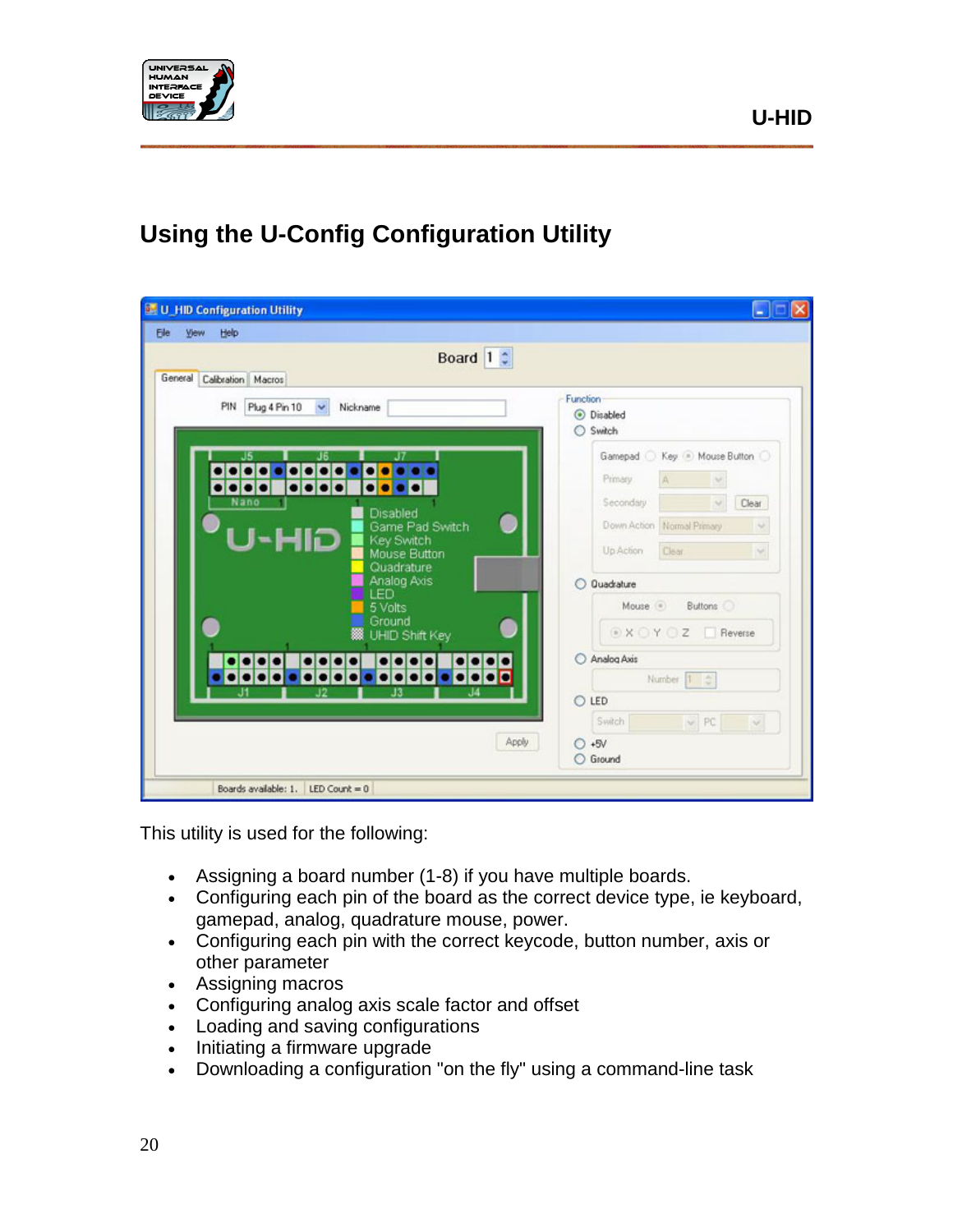

The graphical picture of the board shows the way in which the pins are divided into sections, each being one 9-pin connector (plus key). Pin 1 is the key and pin2 is ground. The utility interacts with the board in real time, every time a change is made. The configuration is stored in flash ROM on the board so it remains after power off/on. When the utility is run, it reads the configuration from the connected board(s) and displays it.

You can also store the entire configuration as a file for later downloading on-thefly for multiple configurations.

## *Function of each GUI feature:*

#### **GENERAL tab (main window)**

#### **PIN drop down**

This displays the selected pin you are configuring. You can select pins from here or from the main graphic.

#### **NICKNAME**

You can type text in here which will remind you of which device this pin is connected to. The test is saved with the configuration (on the PC only) and is not sent to the board.

#### **FUNCTION area**

Here you configure the selected pin as the required device type and assign values to it.You can select one of the radio buttons to define the pin as the following:

| <b>Switch</b>     | Includes keyboard key, gamepad button<br>and mouse buttons |
|-------------------|------------------------------------------------------------|
| Quadrature Mouse  | Includes trackballs, optical steering wheels<br>etc        |
| Analog            | Gamepad type control                                       |
| <b>LED output</b> | Includes U-HID and PC Controlled                           |
| +5 Volts out      | Max 30 mA supply                                           |
| Ground.           | Max 30 mA sink                                             |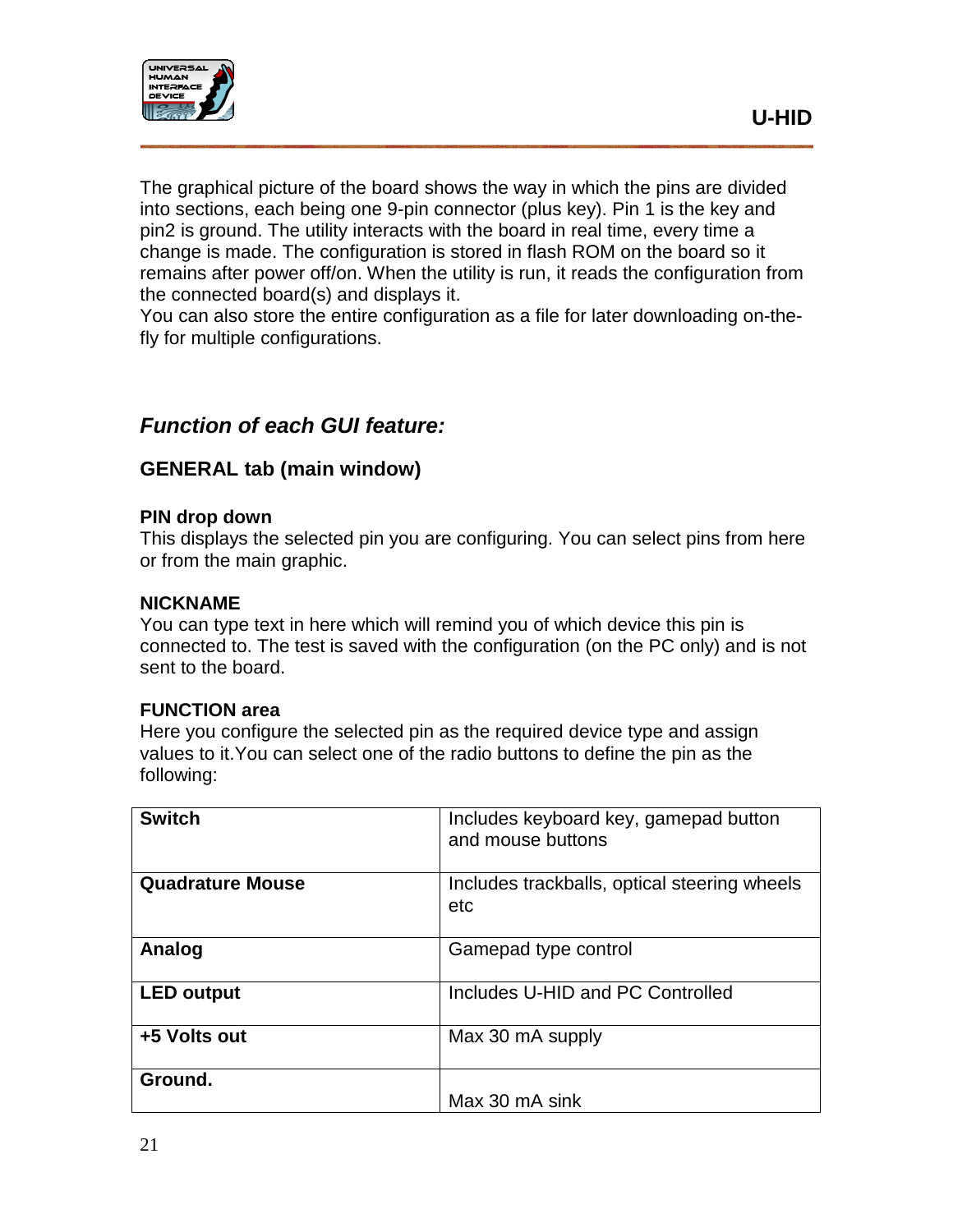

#### **APPLY button**

This button applies the changes you have made to the pin. Changes are immediately sent to the board.

#### **GRAPHIC AREA**

You can click on any pin on the graphic to start configuration of this pin. Additionally, if you click on the pin types listed in the center of the PCB, this will show which pins are allowed to be configured as this type of control.You will notice that certain pins on P7 are fixed. These are high-current power/ground pins and are hard-wired and cannot be changed.

Each 10-pin connector area has one hard-wired ground pin.

#### **CALIBRATION tab**

This tab allows you to set scale factor and offset for each analog input. The default values give a full-scale travel with the cross-hair centered at mid-position of the pot. It may be necessary to experiment with these settings and you can observe the result by opening Control Panel, Game Controllers in Windows, and clicking on the came controller device to display the calibration screen.

In addition the Calibration tab also contains the setting for Quadrature Button press time. This is the length of time (actually the number of USB packets) which the game controller button is pressed for when using Quadrature Buttons. This is a global setting.

## <span id="page-21-0"></span>*Detail Configuration Example (Switch)*

The screenshot above shows this configuration. We will look at how a switch is connected and configured. Firstly, the switch is connected with one terminal routing to the appropriate pin and the other to a ground pin.

- Select the pin by clicking on it in the graphic area.
- Select the "Switch" radio button in the Function area.

You now need to select what type of control this will be, whether a mouse button, keyboard key or gamepad button.

• Select keyboard key.

In the Primary drop-down, all possible keyboard keys will be available, plus macros. Macros are defined separately, see later.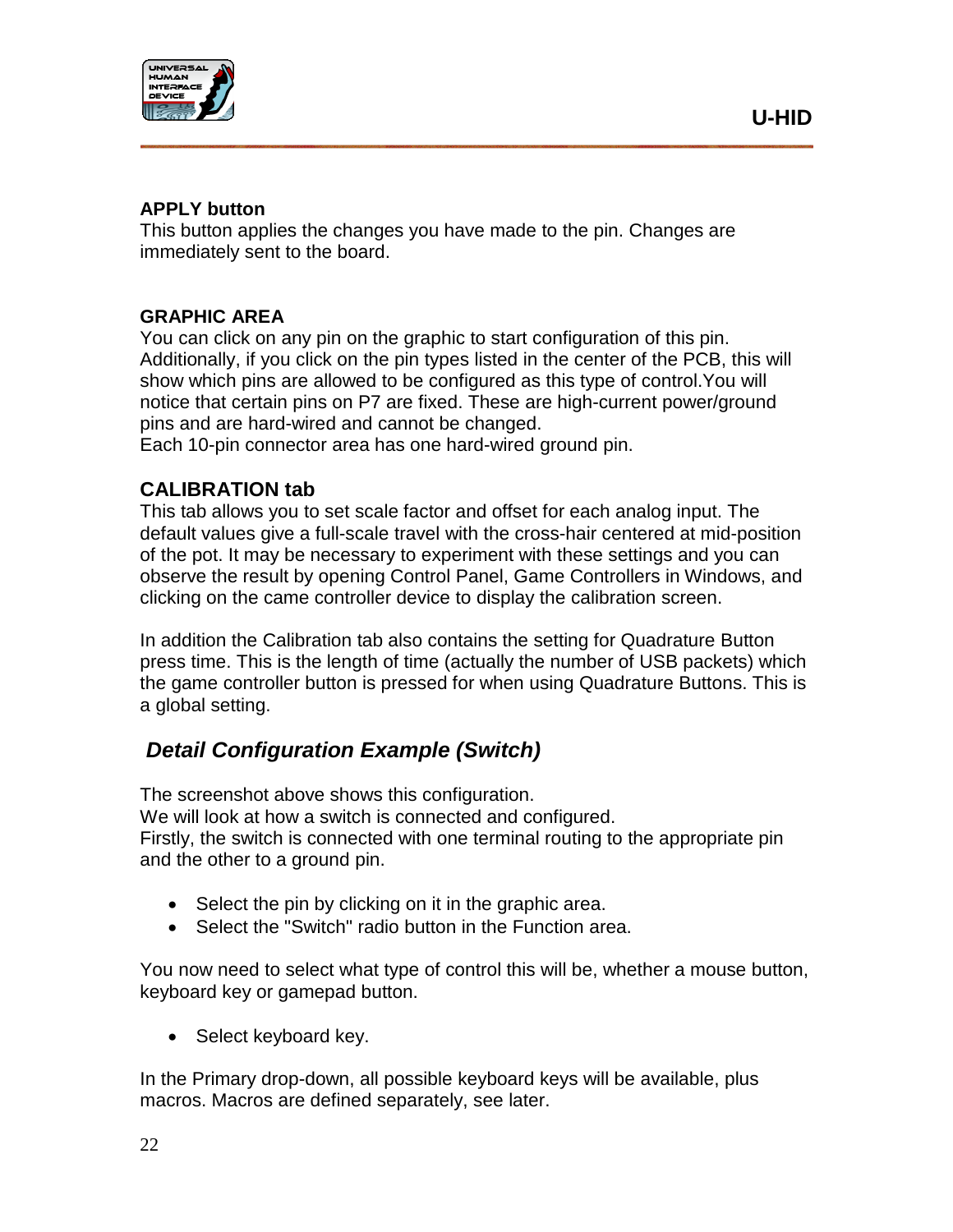



• Select which keyboard key you need.

Note that the U-HID sends key scan codes, just like a keyboard. It does not send characters so has no concept of upper/lower case. An upper-case character is two keys (ie shift and the character key). There is no need to assign a secondary code unless you wish to use the shift feature or other special functions, see later.

Then, you need to tell the board how and when to send the keycode you have chosen. This is done with the Down and Up Action drop downs. These can be selected as follows:

#### **Clear**

This removes the keycode associated with this pin from the buffer, so it is no longer sent

#### **Normal Primary**

This sends (and holds) the primary keycode you selected above, to the PC. If the U-HID Shift button is pressed, it will send the secondary code instead.

#### **Normal Secondary**

This sends (and holds) the secondary keycode but you have not assigned one at this point so no action.

#### **Pulse Primary**

This sends a short pulse, simulating the key being pressed then released, even though it might still be physically closed (eg a toggle switch left closed)

#### **Pulse Secondary**

This is the same as above but pulses the secondary code.

#### **Toggle**

This is not explicitly an option, but is the result of setting both the Down and Up actions to Normal Primary. This will cause the selected keycode to alternately be sent or not sent on alternate button presses.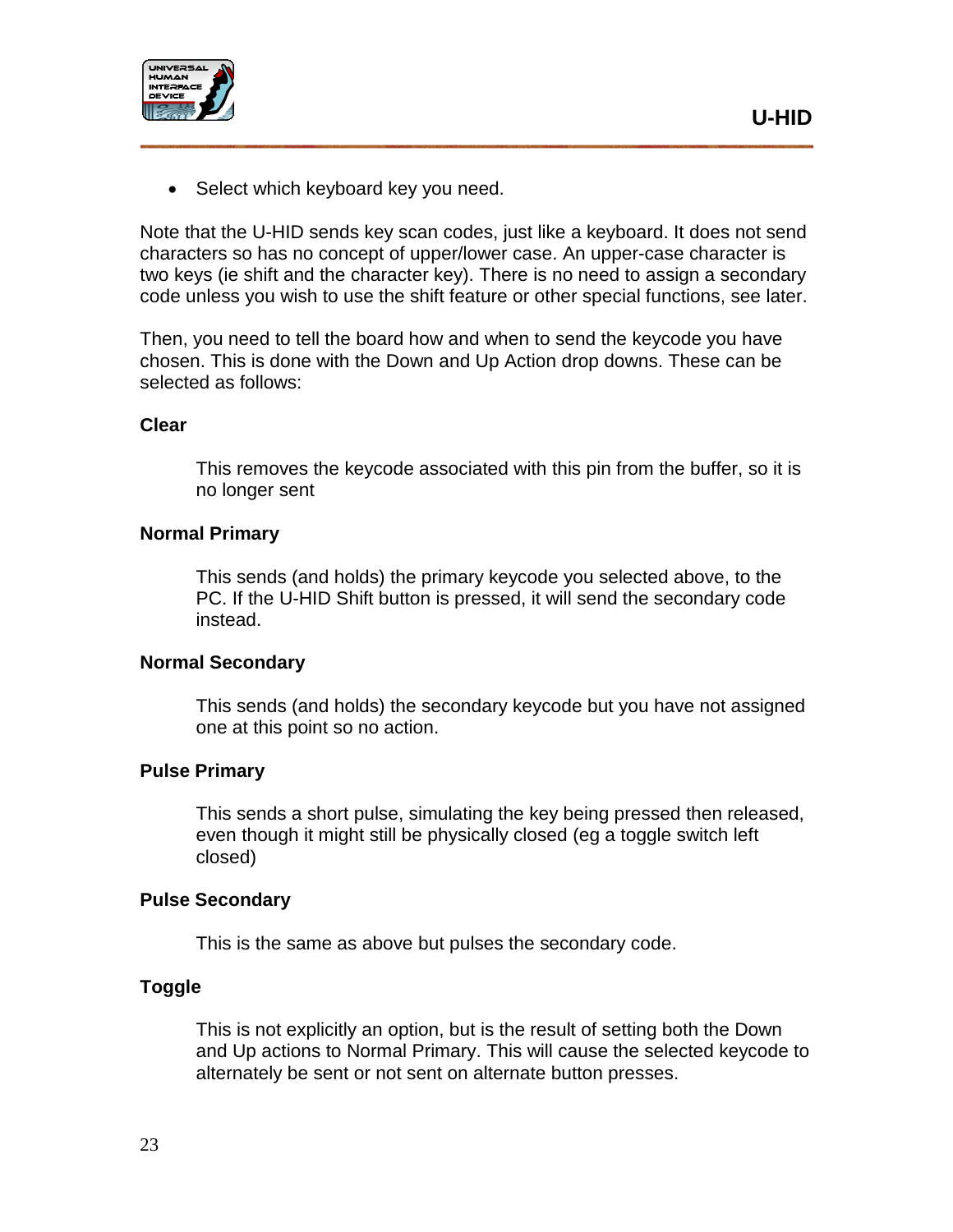



#### **Flip-Flop**

This is not explicitly an option but is the result of setting Down action to Secondary and Up action to Primary. This will cause the primary or secondary key to be sent on alternate button presses.

#### **See-Saw**

This is not explicitly an option but is the result of setting Down action to Primary and Up action to Secondary. This will cause the primary key to be sent on press and secondary on release. Normal or Pulse mode can be used.

*The most common usage of keyboard keys is to set Down Action to Normal Primary and Up Action to Clear.*

#### **Important Note about keyboard auto-repeat**:

On USB keyboards (and therefore the U-HID) the auto-repeat of the keyboard is done in Windows. So if you assign any keycode to be pressed permanently (which can occur in many configurations) you will get an endless string of characters in your application. For this reason, many of the advanced combinations should only be used with gamepad buttons, which do not have a problem being held in the pressed position.

You should also avoid defining any keyboard keys from being "pressed" by default as this will cause boot failures (stuck key) and may cause unexpected problems in the Windows GUI.

#### **Other switch types:**

#### **Mouse Button**

You can select left, middle, right and left double-click from the drop-down.

#### **Gamepad Button**

These are numbered 1-32 as shown in "Control Panel, Game Controllers".

#### *Quadrature Mouse Selection*

This selection always uses two pins. When you assign the pin as this device type, the opposite pin will also automatically be assigned. You can select X, Y or Z (wheel) axis. Trackballs use two axes (4 pins).

#### *Quadrature Button Selection*

This selection uses two pins. When you assign the pin as this device type, the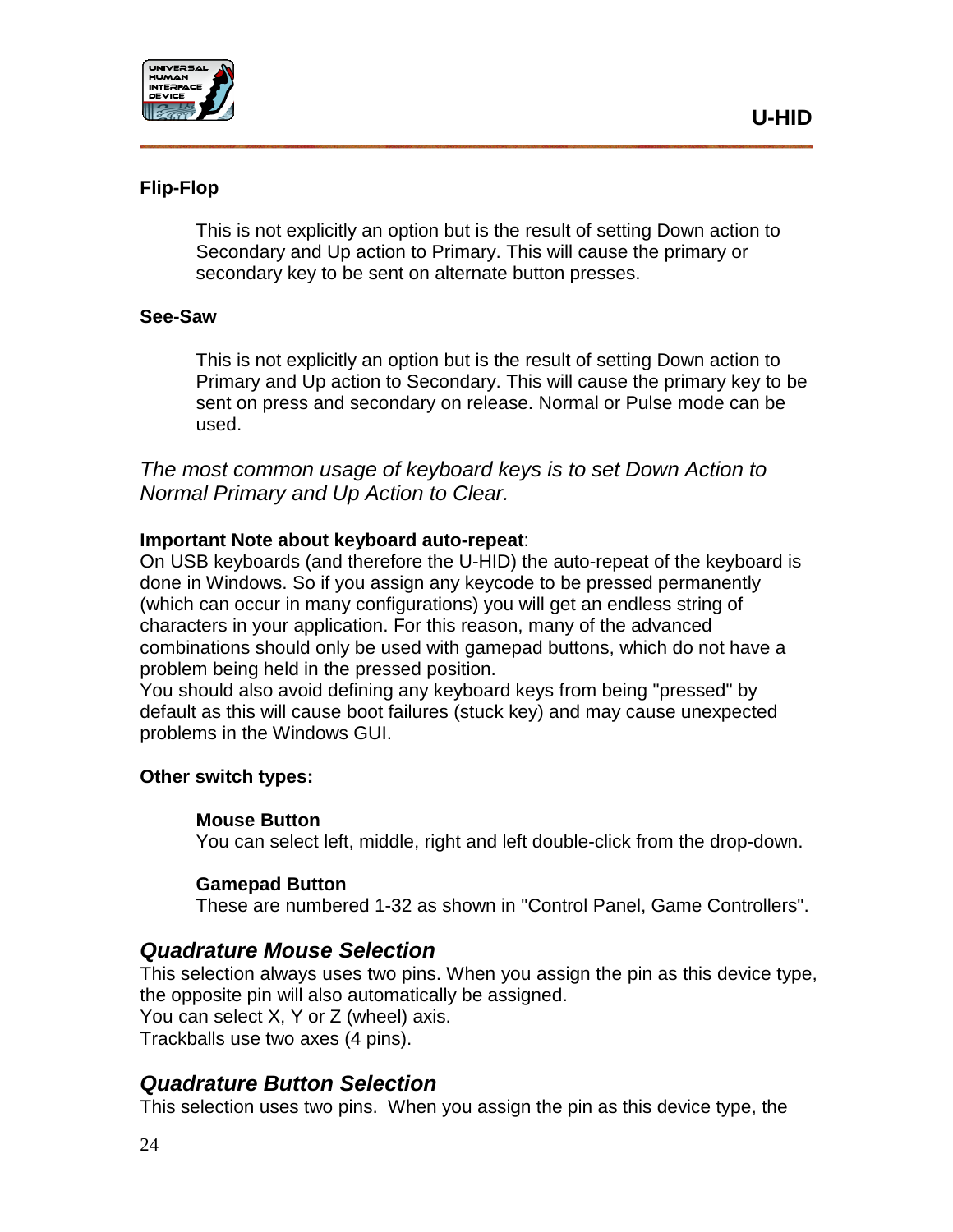

opposite pin will also automatically be assigned.

You can select one of 8 pairs of game controller buttons which will be pressed repeatedly when the encoder is turned. Note you can configure the "press" time on the Calibration tab.

## *Analog Axis*

These are numbered 1-8. You can view analog axes using Control Panel, Game Controllers.

The first two axes are displayed as X and Y.

#### **Conventional analog axes**

The analog behavior can be fine tuned by adjusting the offset and scale factor in the calibration window (tab on the top of the display). To observe changes, open the Game Controller window in Windows. In Win7 and later this is accessed by "Devices and Printers" and right-click on the U-HID device.

#### **Analog X Y with deadzone and auto-calibration**

Normally, the host will see a linear change in the analog value for each axis. But the X and Y axes can be configured in the drop down to emulate a game controller which has auto-centering at power-up and a dead-zone of no movement in the center of travel.

In this mode, the amount of dead-zone is adjustable by changing the "offset" value in the calibration window (tab). The scale factor may need to be adjusted for full travel.

## *LED Output*

There are two types of LED.

#### **U-HID controlled (switch)**

This type of LED is switched on when the switch allocated to it is sending its keycode or button (which might not necessarily mean the switch is physically closed, depending on how the switch pin is configured). In the drop-down, you can select which switch (referenced by its pin) controls this LED.

#### **PC Controlled LED**

This type of LED is switched on/off by a PC application. These are numbered 1-16.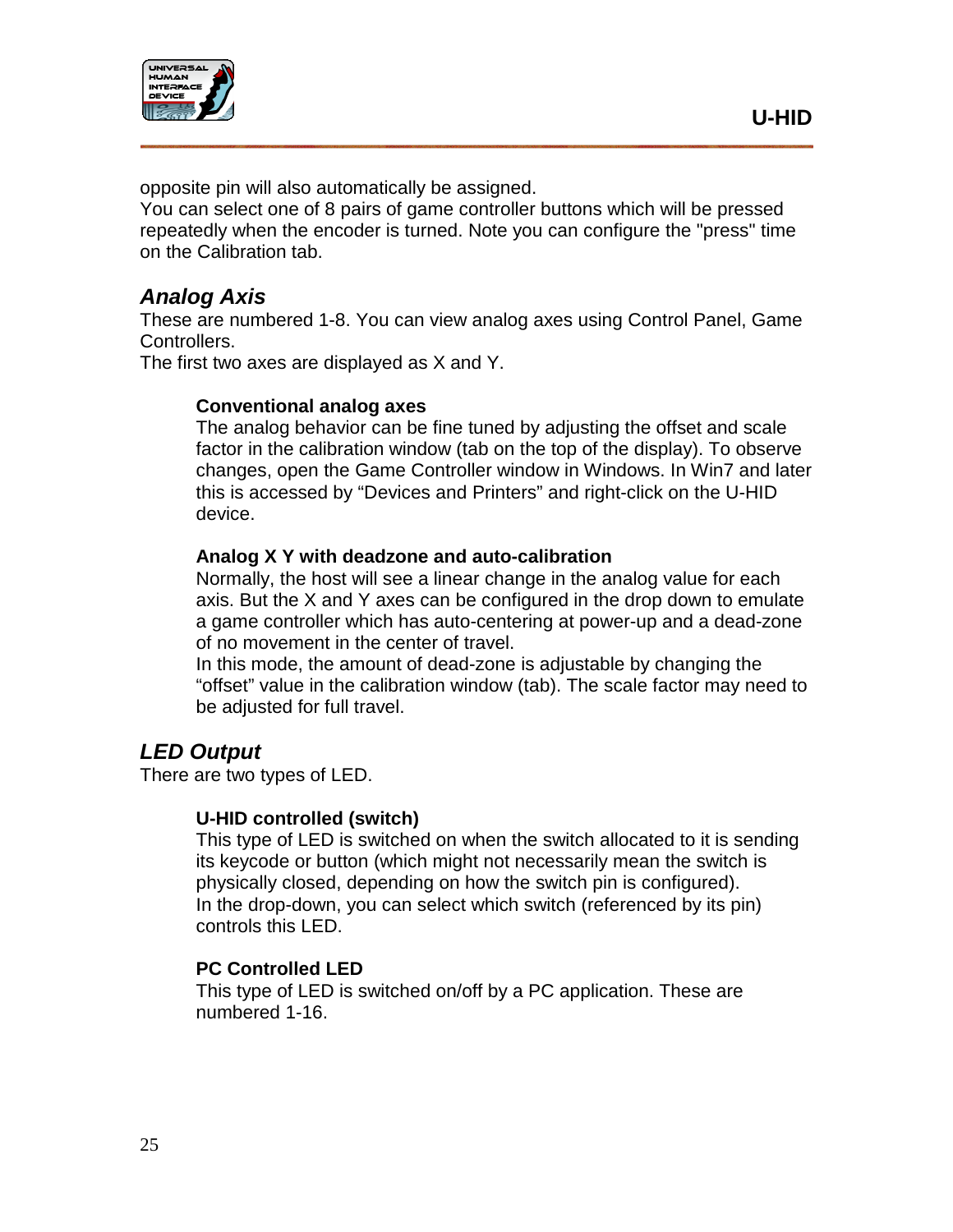

### *Macros*

Macros are sequences of key-presses. Each key is logically pressed in turn, and held, then after the last key in the macro is sent, all are released. This means for example, the sequence "Ctrl-Alt-Del" can be programmed.

Up to 30 macros can be programmed and there is a limit of 84 macro keys (total of all keys in all macros).

Macros are firstset-up using the Macro tab on the main U-Config screen. Each macro is assigned a number. Then the marco number is used in the main configuration.

For example to configure "Ctrl-Alt-Del" as a macro:

- 1. Select the Macros tab in the main window
- 2. Click "New"
- 3. From the drop-down, select L-CTRL
- 4. Click "Add Entry"
- 5. Repeat steps 3 and 4 for "L-Alt" and "Del"
- 6. Click "Add macro"

The macro will now be shown in the list and a number is assigned to it. You can now use this macro number in the main configuration screen in the same way as any other keycode etc.

#### *Other Functions*

FILE menu

#### **Open, Save**

These selections allow loading/saving of .HID configuration files, so you can have multiple saved configurations.

#### **Import/Export**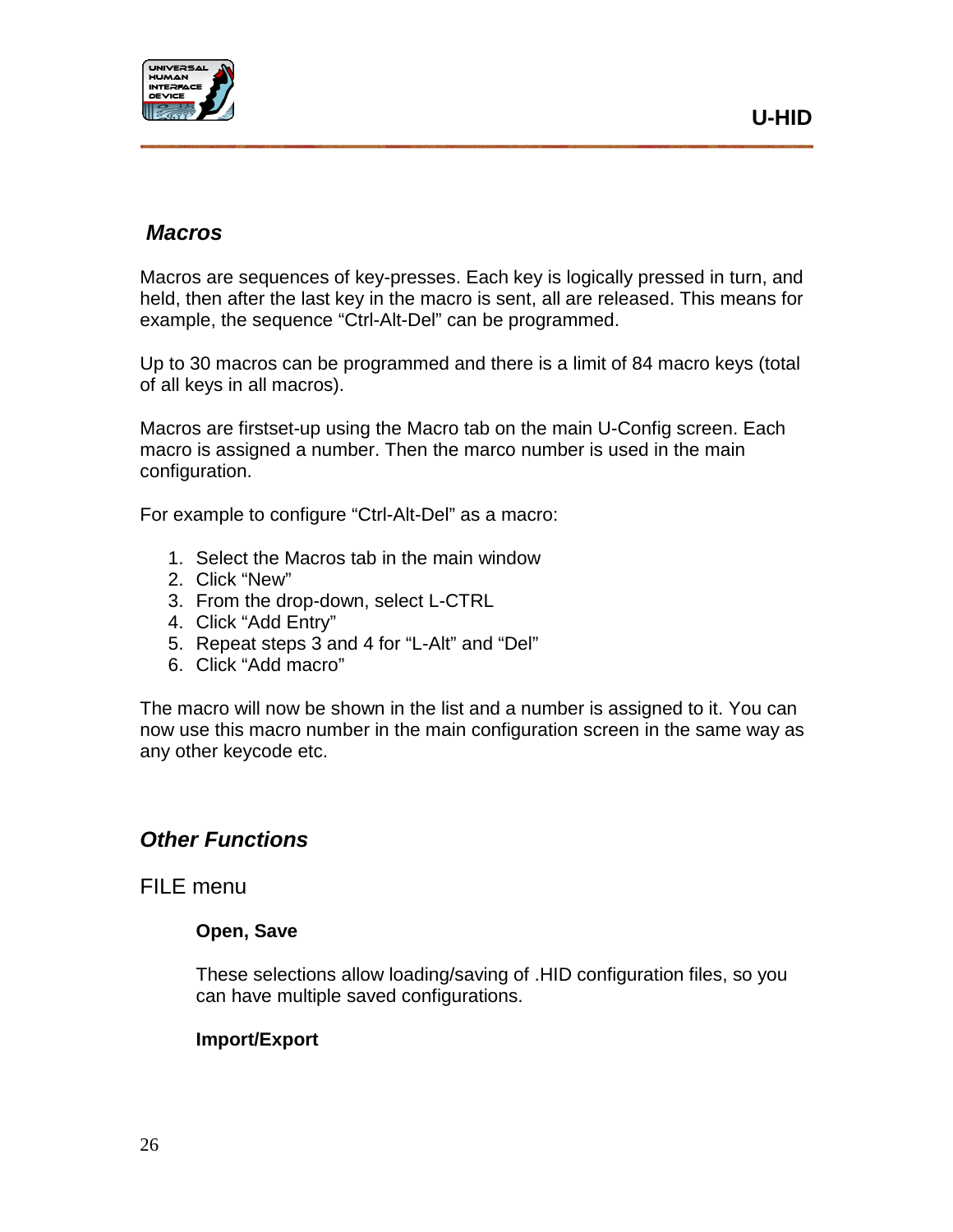

You can import and export configurations to a CSV or XML file so you can edit them outside of the application or generate using a different application.

#### **Assign ID**

This is an important first step when you are using more than one board. You will need to connect ONE board, and assign it as number 2 or higher. Once all boards are assigned with different IDs, they can all be connected to their own USB ports. You can check which board is which by opening Control Panel, Game Controllers. The board ID# is displayed a the top of each Game Controller window.

#### **Firmware Upgrade**

This initiates a firmware upgrade. The board assumes a different USB ID and a driver will be installed. See page 30 for more details.

#### **VIEW menu**

There is only one option, "View U-HID Shift Option". This is normally hidden in the main area to avoid clutter.

This is only used when assigning a pin to be a U-HID shift key. The shift option allocates a key (or keys) which, when held, cause other pressed keys to send their secondary instead of primary keycodes. This over-rides the Primary/Secondary Action defined for keys.

## *Running from a command-line*

The U-Config utility can be run from a command-line (ie Batch file) by using the command "U-Config <name of HID file>". The board will be programmed with the contents of the HID file.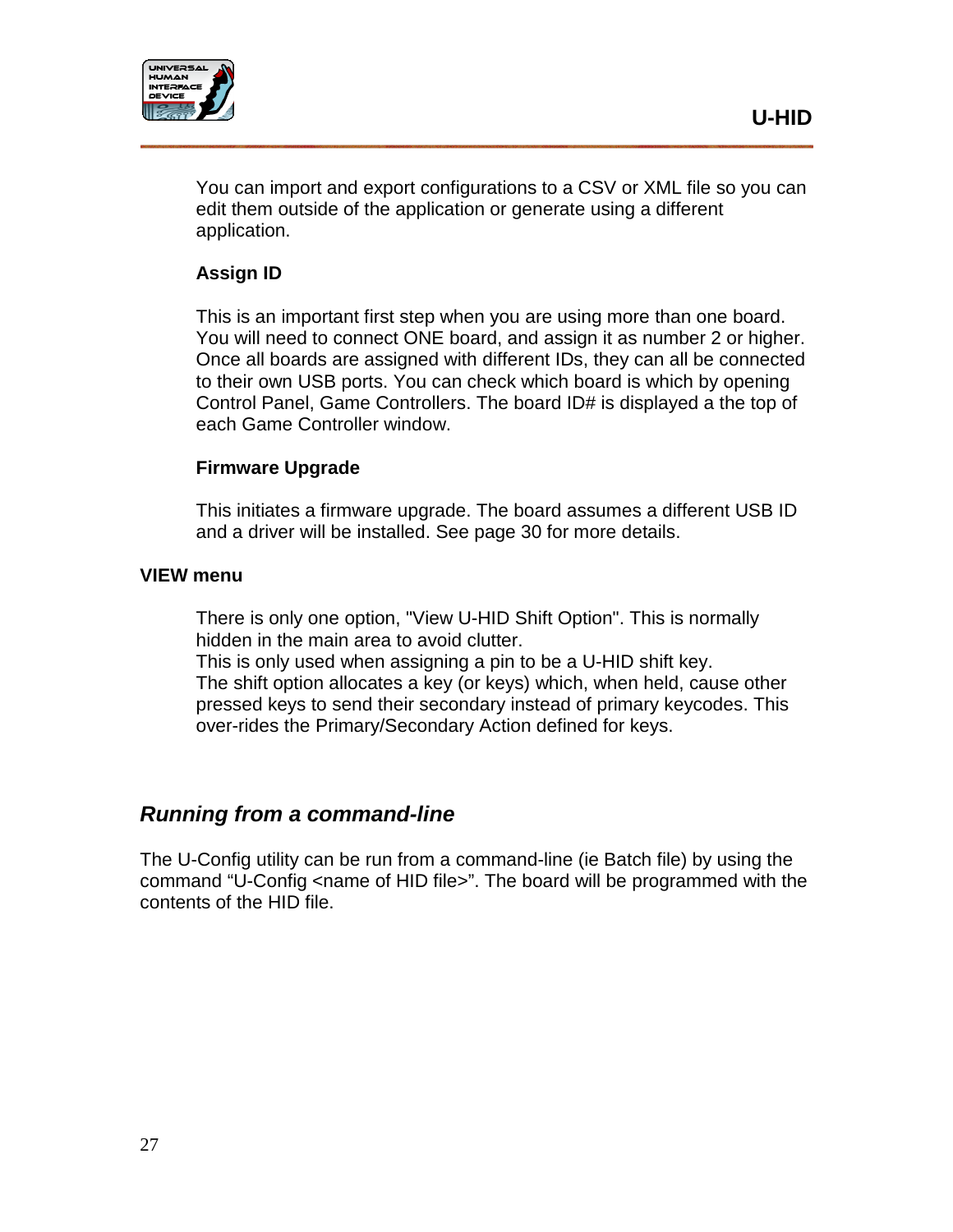

## <span id="page-27-0"></span>*Output Software API*

#### **Introduction**

The Ultimarc PacDrive & U-HID SDK is a collection of source code examples for controlling the PacDrive & U-HID LED controller hardware by Ultimarc. It can be downloaded from: http://www.ultimarc.com/pacdrive.html

It contains source code projects for the following languages:

- C#
- C++
- Delphi
- VB6
- VB.NET

#### **API Functions**

#### *int PacInitialize()*

- Initialize all PacDrive and U-HID Devices
- Returns the number of PacDrives and U-HID's on the PC

- They are sorted in order of PacDrive's Version Numbers, then U-HID's PID.

#### *void PacShutdown()*

- Shutdown all PacDrive and U-HID Devices
- No return value

#### *bool PacSetLEDStates(int id, USHORT data)*

- Sends data to the PacDrive or U-HID specified by id
- Returns true for success and false for failure

- You can use up to 16 PacDrive's and 16 U-HID's (id 0 to id 31). The order they are sorted is PacDrive by Version number first then U-HID by PID.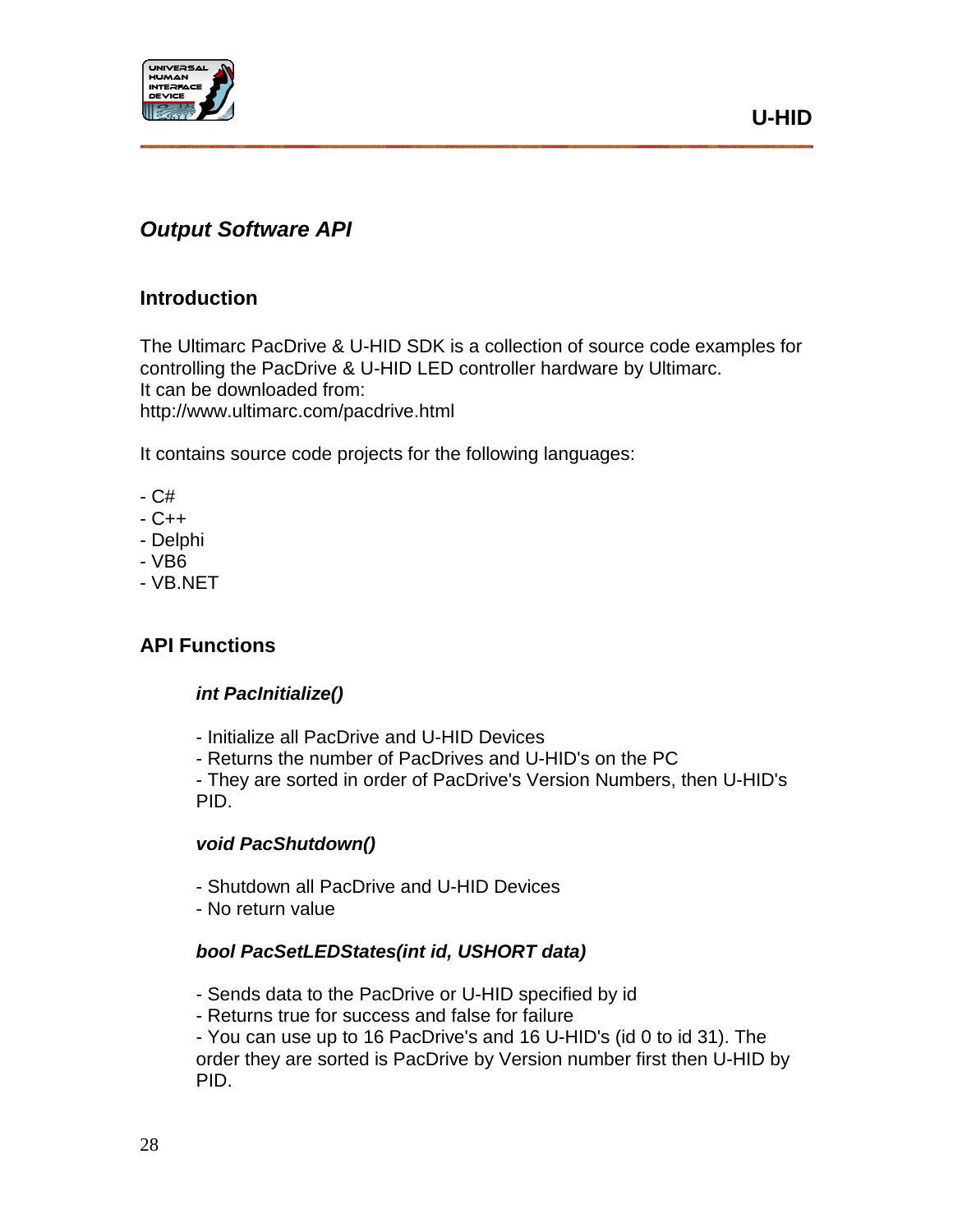

## <span id="page-28-0"></span>*Technical Data*

|                                 | U-HID                 | <b>U-HID NANO (where</b> |  |  |
|---------------------------------|-----------------------|--------------------------|--|--|
|                                 |                       | different)               |  |  |
| Dimensions mm (excl connectors) |                       |                          |  |  |
| W                               | 38                    | 15                       |  |  |
| L                               | 56                    | 35                       |  |  |
| H                               | 10                    | 10                       |  |  |
| Mounting Hole Dia               | 3                     | $\overline{2}$           |  |  |
| Mounting Hole rectangle         | 49.5 X 16             | n/a                      |  |  |
|                                 |                       |                          |  |  |
| Operating Temp deg C            | $-10 - +85$           |                          |  |  |
| Max Suppy Voltage               | 5.25 volts            |                          |  |  |
| Max voltage allowed on inputs   | Supply plus 0.5 volts |                          |  |  |
| Normal USB supply voltage       | 5 volts               |                          |  |  |
| <b>Quiescent Supply Current</b> | 14 mA                 |                          |  |  |
| (approx)                        |                       |                          |  |  |
| Pull-Up Resistors (except       | 5.6 Kohms             |                          |  |  |
| when configured as analog       | Note 2                |                          |  |  |
| input)                          |                       |                          |  |  |
|                                 |                       |                          |  |  |
| <b>Pin Configured as Output</b> |                       |                          |  |  |
| Number of pins available        | 16                    | 8                        |  |  |
| (total)                         |                       |                          |  |  |
| Number of internally controlled | 16                    | 8                        |  |  |
| available                       |                       |                          |  |  |
| Number of host-controlled       | 16                    | 8                        |  |  |
| available                       |                       |                          |  |  |
| Min output voltage when ON      | 4 Volts               |                          |  |  |
| Max output voltage when OFF     | 0.75V                 |                          |  |  |
| Max output current per pin      | 30 mA                 | 100 mA on pins 8,9,10    |  |  |
| Max output current per board    | 500mA                 |                          |  |  |
|                                 |                       |                          |  |  |
| <b>Pin Configured as Analog</b> |                       |                          |  |  |
| Number of pins available        | 48 (Note 1)           | 8                        |  |  |
| Number of axes                  | 8                     |                          |  |  |
| <b>Analog Resolution</b>        | 12 Bits               |                          |  |  |
| Input Impedance                 | 10 Mohms              |                          |  |  |
| Input voltage swing             | GND to Supply (5V)    |                          |  |  |
|                                 |                       |                          |  |  |
|                                 |                       |                          |  |  |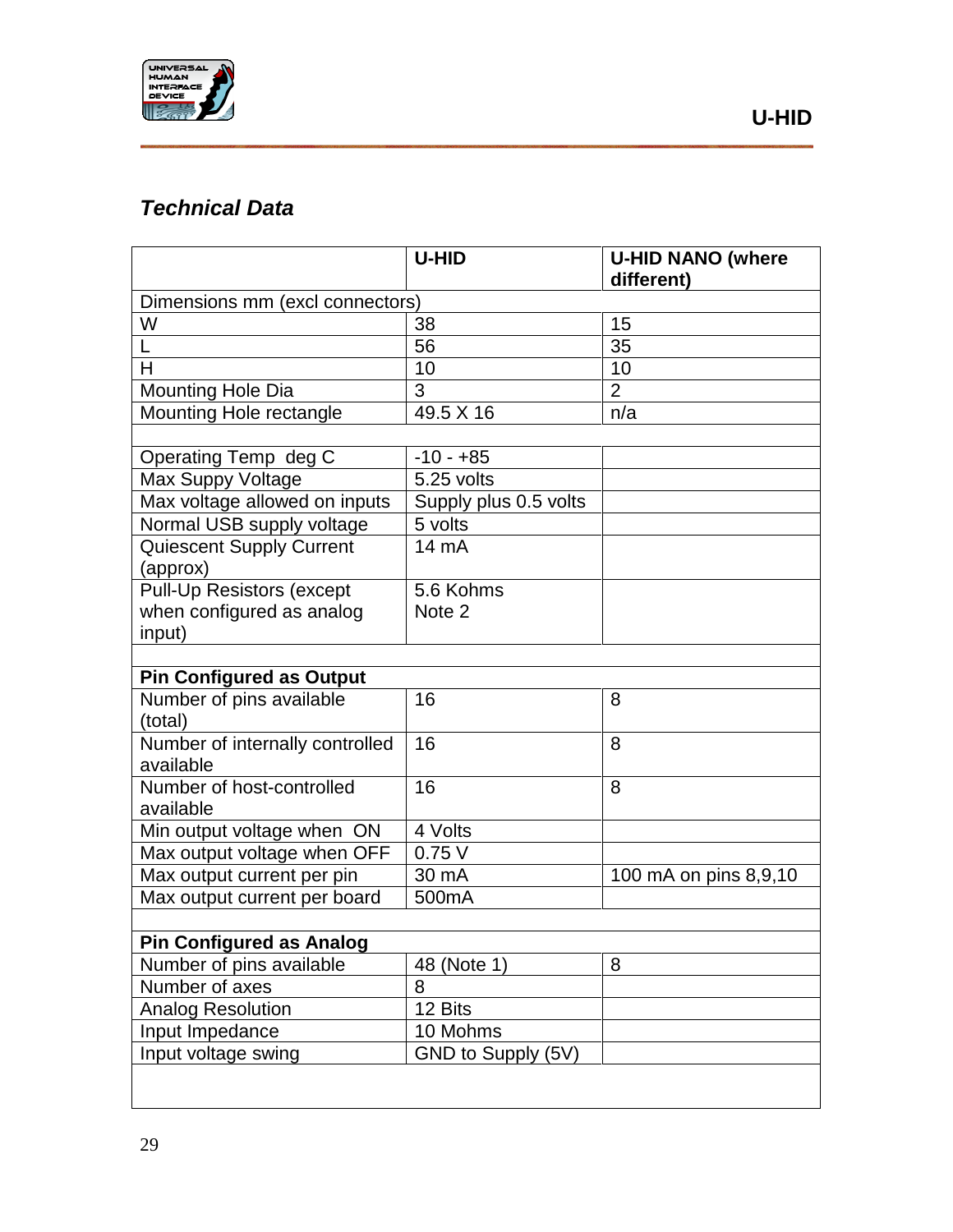

| <b>Pin Configured as Quadrature</b> |                    |                |
|-------------------------------------|--------------------|----------------|
| Number of pins available            | 12 pairs           | 4 pairs        |
| Number of axes                      | 3(X, Y, Z)         |                |
| Input DC requirements               | Source drives low. |                |
|                                     | Pulled up via 5.6  |                |
|                                     | <b>Kohms</b>       |                |
| Encoder type                        | 2 bit gray code    |                |
| Host interface resolution           | 16 bits            |                |
|                                     |                    |                |
| Pin configured as switch            |                    |                |
| Number of pins available            | 50                 | 8              |
| Input DC requirements               | Source drives low. |                |
|                                     | Pulled up via 5.6  |                |
|                                     | <b>Kohms</b>       |                |
| Number of pins with ESD             | 24                 | $\overline{0}$ |
| Protection                          |                    |                |
| De-Bounce lock-out of same          | 60 ms              |                |
| pin                                 |                    |                |
| Max latency                         | 10 <sub>ms</sub>   |                |
| Max number of macros                | 30                 |                |
| Max number of total keys in         | 84                 |                |
| macros                              |                    |                |

# **Notes:**<br>1:

24 pins have ESD protection and can only be used as analog in certain cases.

2: When switch configured as Down = Clear, the resistor becomes a pulldown.

## <span id="page-29-0"></span>*Connectors*

The open pin headers can be used with a variety of 0.1 in (2.54mm) connectors. Example housings are Molex p/n 22-55-2401 (40 way) or 22-55-2101 (10 way) Crimp terminals for these are 16-02-0102.

A partial-length connector can be used in any location, for example 10-way, 12 way etc will fit.

Note a selection of ready-made harnesses are available from Ultimarc.com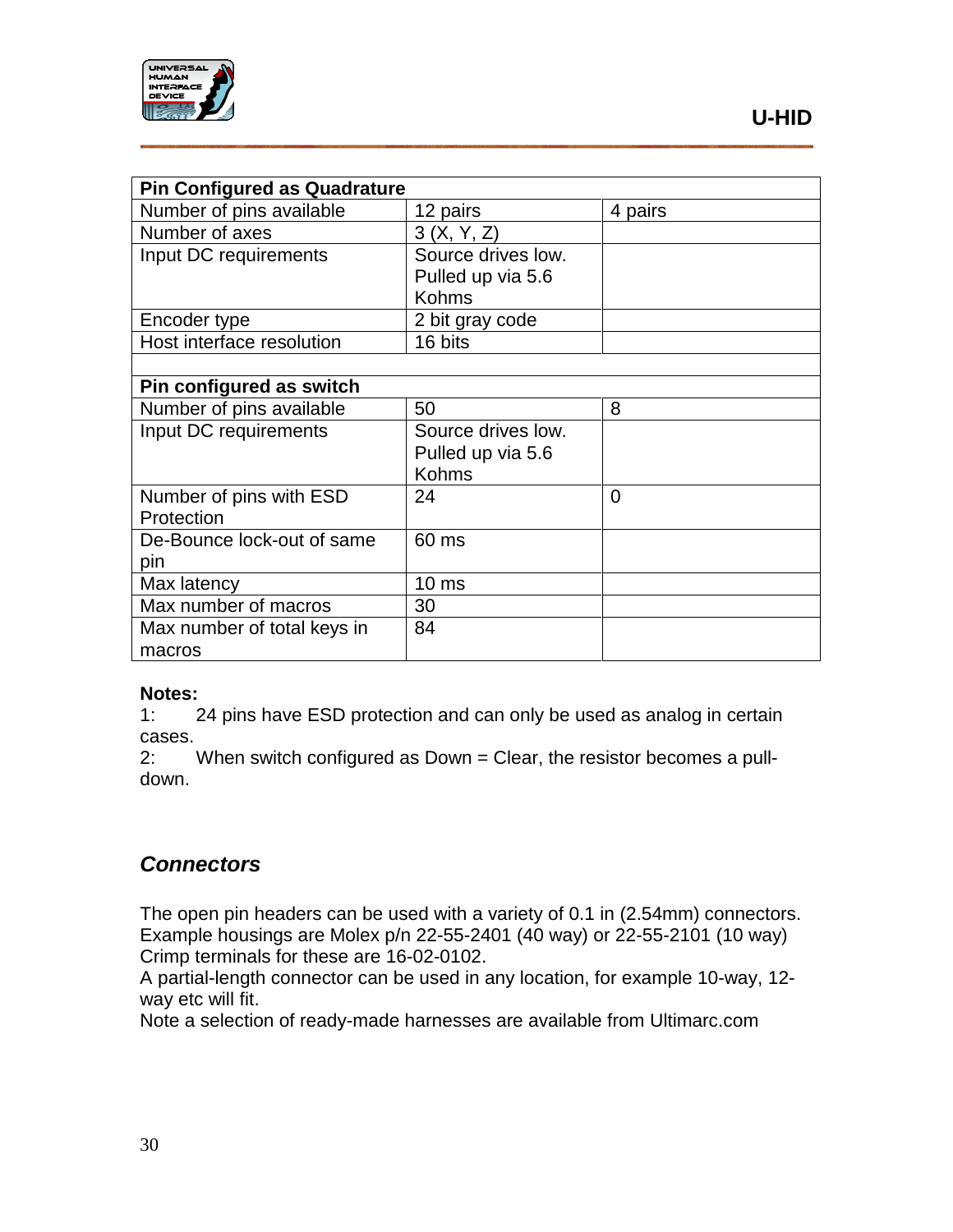

## *Upgrading Firmware*

The "Upgrade Firmware" button under "file" causes the board to change to a different USB device and reset. Unlike the U-HID itself, this device does require a custom driver.

After resetting, the driver should install automatically, then a program called "uupload.exe" should start. The firmware is upgraded using this program.

If the uupload program does not detect the board, it is likely the driver install failed. Do the following:

- Check there is a new USB device in Device Manager, by expanding the "USB Controllers" entry. This may have an exclamation mark against it.
- Right-click and select "upgrade driver software".
- Follow the sequence and point the driver search to the "drivers" folder which is contained in the U-Config install folder.
- The driver should install.
- Re-run the uupload.exe program and select the firmware.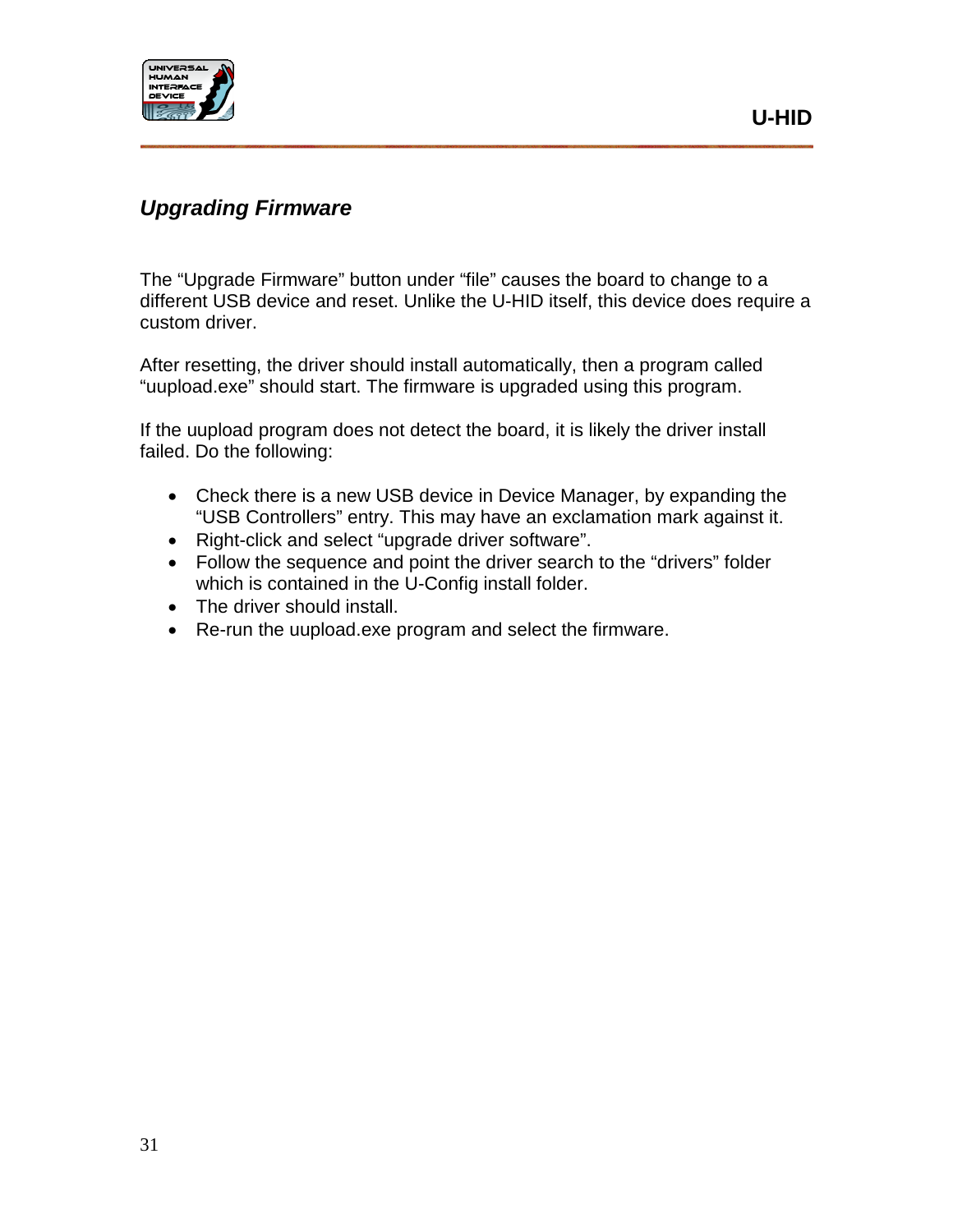

## <span id="page-31-0"></span>**Appendix: U-HID-G**

The U-HID-G has a three-axis accelerometer for sensing gravity and motion acceleration, plus it has a complete U-HID-NANO expansion port, configurable for buttons, keystrokes, further analog or quadrature.

It can serve as a gaming interface for flight controls, steering wheels, joysticks, pinball nudge, or whatever else you can think of that can be accomplished by sensing the acceleration that is reported by the U-HID-G to your computer. In addition to gaming, the U-HID-G may provide motion feedback for musical instruments, exercise equipment, alarm systems, and just about anything else that works based on motion.

Motion sensing is available using two methods. The first is analog sensing. In this mode, the motion sensing appears as analog gamepad axes, X, Y and Z, to enable easy usage with standard PC applications which recognize game controllers. The sensing is fully adjustable using the calibration screen in the U-Config program.

The second mode is digital, in which a "nudge" of the sensor sends a keystroke or button signal to the PC. For each of the six nudge directions, a key or button can be configured. This mode is used, for example in pinball nudge detection. The sensitivity can be adjusted using the U-Config calibration screen, and you can set the detection so that a key or button is "pressed" for different orientations of the board if you have an application for this.

## *Configuration*

The 8-way port on the board is configured in the same way as the U-HID Nano, for keys, buttons, analog or quadrature inputs. Refer to the relevant configuration sections elsewhere in this document.

The on-board accelerometer occupies the first three analog axes and these can have calibration scale factor and offset applied in the normal way using the U-Config program. Axis 1 is X, axis 2 is Y and axis 3 is Z (vertical bar). The board is shipped with a default calibration but for precision use, you will need to adjust the settings. Do this as follows:

1. Open Control Panel, Game Controllers.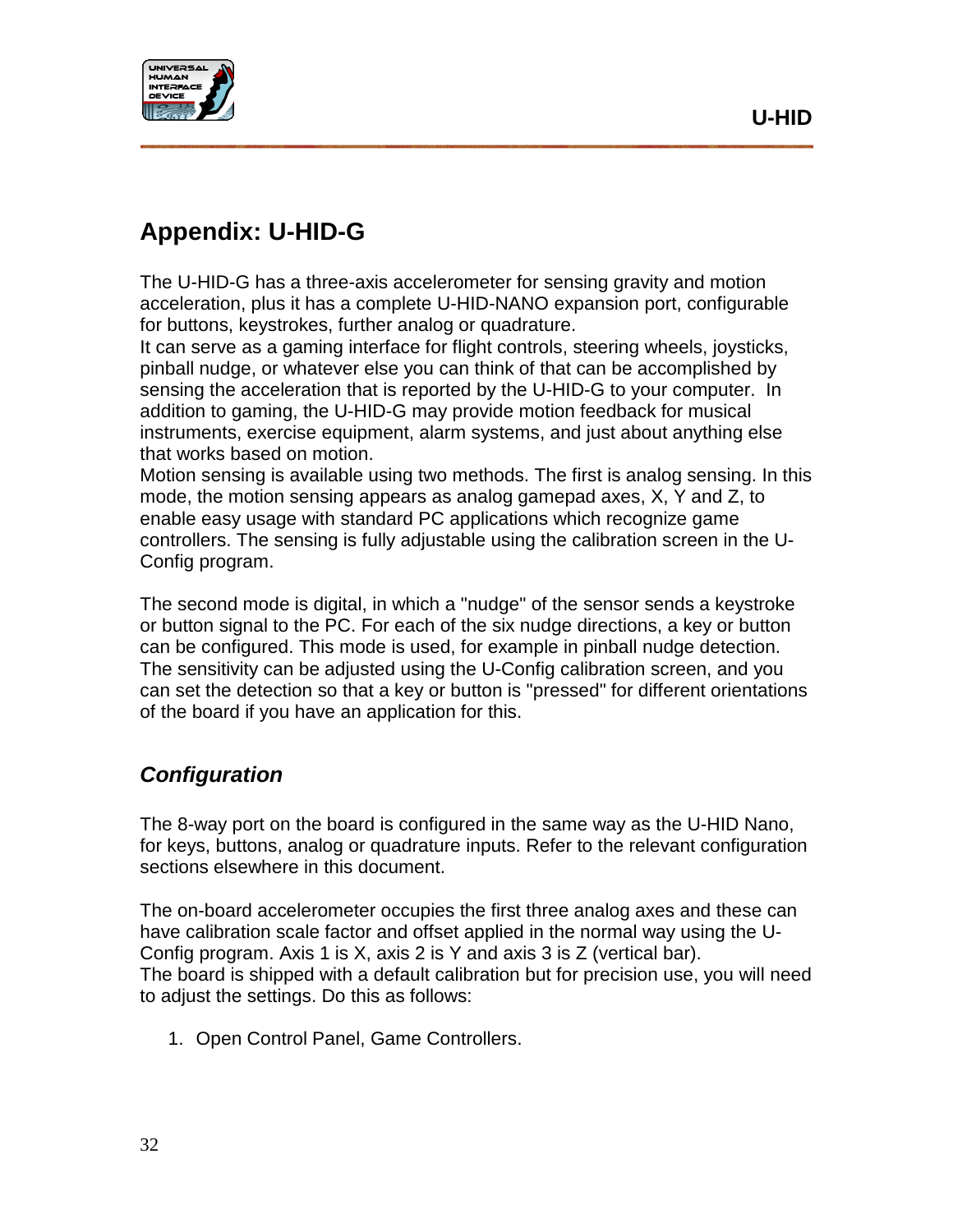

- 2. Click on the U-HID device to show the gamepad test window. This displays a crosshair for X and Y , and vertical bar (the left bar) for Z.
- 3. Place the board in the orientation it will be mounted.
- 4. Open U-Config and go to the Calibration tab.
- 5. Adjust the Scale Factor slider to increase or decrease the sensitivity (moving left increases the sensitivity). Experiment with moving the board.
- 6. Adjust the Offset slider to center the crosshair or vertical bar. (unless you need an offset applied for a special application in which case adjust as required). You will need to click "apply" each time the setting is changed.

| CEX<br>■ U_HID Configuration Utility                                                                        |                                                                                 |
|-------------------------------------------------------------------------------------------------------------|---------------------------------------------------------------------------------|
| Ele Vew Help                                                                                                |                                                                                 |
| Board $1 \div$                                                                                              |                                                                                 |
| General Calbration Macros                                                                                   | - UHID Gamepad Device #1 properties                                             |
| Analog Axis<br>Axis $12$                                                                                    |                                                                                 |
| Officet                                                                                                     | Settings Test                                                                   |
|                                                                                                             | Test the game controller. If the controller is not functioning properly, it may |
| $128 -$<br>.<br>25                                                                                          | need to be calibrated. To calibrate it, go to the Settings page.                |
|                                                                                                             | Axes                                                                            |
|                                                                                                             |                                                                                 |
| Scale Factor                                                                                                |                                                                                 |
| $16\frac{6}{36}$<br>and some the the television and that the television and the television to $\frac{1}{2}$ |                                                                                 |
|                                                                                                             | $+$                                                                             |
|                                                                                                             |                                                                                 |
| Quadrature Buttons Pulse Lengh                                                                              | XAxis / YAxis ZAx., XRo., YRo., ZRo.,<br>Dial<br>Slid.                          |
| Length $4 \frac{1}{2}$<br>Defaults<br>Apply                                                                 |                                                                                 |
|                                                                                                             | <b>Buttons</b>                                                                  |
| Boards available: 1. LED Count = 0                                                                          | 00000000                                                                        |
|                                                                                                             |                                                                                 |
|                                                                                                             | 16<br>$(3)$ $(4)$<br>$\overline{15}$<br>$\mathbf{12}$<br>10                     |
|                                                                                                             |                                                                                 |
|                                                                                                             | $(9)$ $(20)$<br>24<br>$\blacksquare$<br>21<br>22<br>23                          |
|                                                                                                             |                                                                                 |
|                                                                                                             | $\left  \frac{32}{2} \right $<br>25<br>29 30 31<br>28<br>26                     |
|                                                                                                             |                                                                                 |
|                                                                                                             |                                                                                 |
|                                                                                                             | <b>OK</b><br>Cancel<br>Apply.                                                   |

Windows used for adjusting sensitivity

## *Configuring Button/Key (nudge) Mode*

You can configure "virtual switches" for sending signals to the PC when the board is moved in each of the six directions. These are configured in the J6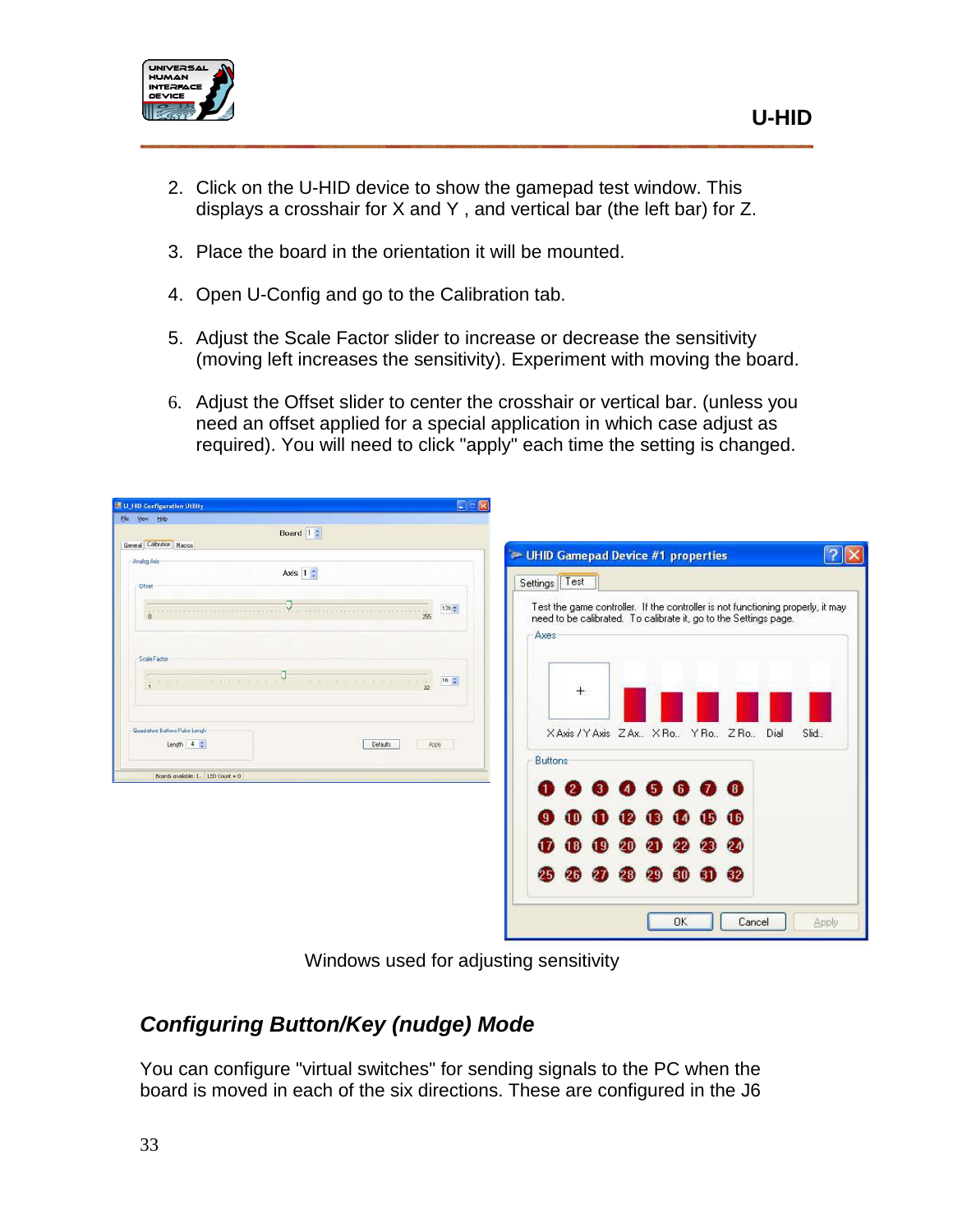

section of the U-Config program. Note that J6 does not exist as a physical connector on the board, this is for configuring these "virtual switches" only. Switches and buttons are configured in the same way as a "real" switch, so that pulse, normally open or closed etc can be set. Each directional nudge is assigned as follows:

**X Left J6 pin 3 X Right J6 pin4 Y Left J6 pin 5 Y Right J6 pin6 Z Left J6 pin7**

**Z Right J6 pin 8**

If any virtual switches are configured, the board switches to "auto-center" mode. This renders the Offset slider on the calibration screen inoperable. The centering of the sensor is set each time the board is powered up, or U-Config downloads a new configuration.

After configuring virtual switches, you will need to set the sensitivity. This is done using the U-Config program, calibration tab. Open this tab, and adjust the scale factor to the required setting. Moving the slider to the left increases the sensitivity. If you increase the sensitivity to a high level, the keys or buttons will be pressed when the board is oriented in specific directions. Lowering the sensitivity will create a button press on a "nudge" of the board. You can monitor the setting using Control Panel, Game Controllers, and open the device test window.